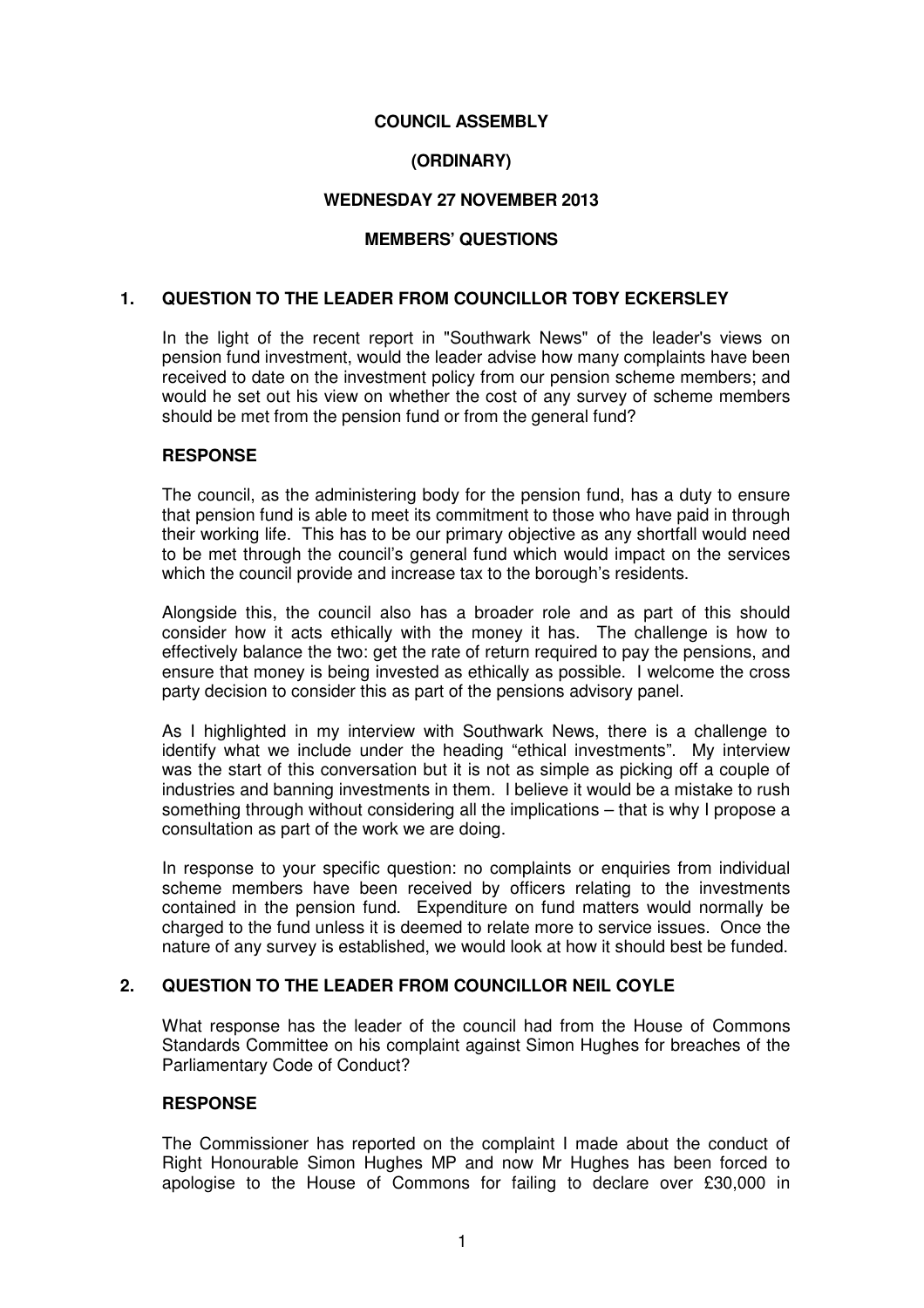donations over a period of six years. The standards committee published a damning report highlighting that Mr Hughes accepted party donations from companies and then spoke about them in Parliament, while failing to declare the donations. The standards committee noted that while one breach on its own could have been easily dealt with, in Mr Hughes' case months of investigation were needed because of the number of breaches, the large value of the donations and allegations of paid advocacy.

The Liberal Democrat MP's conduct is not only embarrassing; it also falls well short of the standards people in Southwark would expect from their MP. I made this complaint to the Parliamentary Commissioner on Standards to shine a light on what the Liberal Democrat MP was doing and I welcome the decision that he breached the rules and had to apologise to the House of Commons.

I am disappointed that Liberal Democrat councillors have chosen to remain silent on this issue.

# **3. QUESTION TO THE LEADER FROM COUNCILLOR GRAHAM NEALE**

What steps are the council taking to regenerate and revitalise the Old Kent Road?

# **RESPONSE**

I want the Old Kent Road to be at the heart of the borough's plans and aspirations for the future. For too long, the Old Kent Road has missed out on the opportunities afforded to other parts of the borough. The previous administration ignored the needs of the Old Kent Road and I am determined that that will change.

The council is reviewing the Southwark Plan and core strategy to prepare a new Southwark Plan. This will set out a regeneration strategy for the next 15 years and ensure that Southwark is being developed positively to regenerate, enhance and protect where needed. I want Old Kent Road to be a major part of that.

This summer, the council organised a series of walkabouts involving local residents to hear about their views of the area. This will be followed up with a consultation event early in the new year which is part of the new Southwark Plan consultation, but with a specific focus on the Old Kent Road and issues associated with health of the high street. This is also an opportunity for more detailed feedback on business, transport, housing and other issues that will enable feedback on the most appropriate way forward. In conjunction with this, the council is also starting to gather evidence which will inform the new Southwark Plan and has commissioned a study of warehousing and industrial land across the borough. This study is ongoing and is aiming to find out more about the quality of industrial and warehousing premises, the businesses which are located in our preferred industrial locations, including the Old Kent Road, and the needs of those businesses. This study will be published in the new year and will feed into a wider review of employment land planning policies that will take place as part of preparing the new Southwark Plan.

### **4. QUESTION TO THE LEADER FROM COUNCILLOR MICHAEL SITU**

Can the leader of the council confirm the live date for the SELCHP energy waste facilitator and explain the benefits this project will have for residents in Southwark?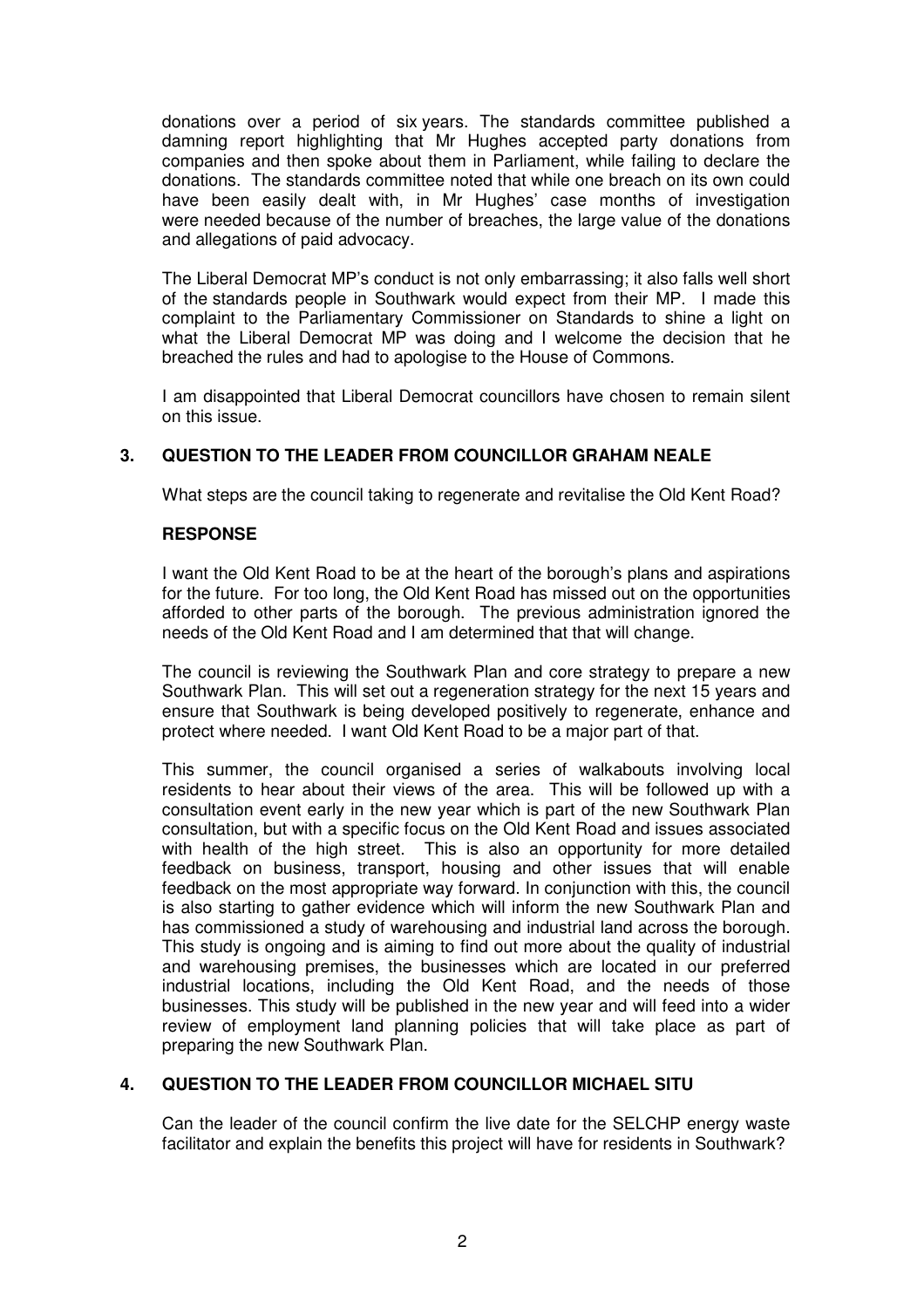### **RESPONSE**

South East London Combined Heat and Power (SELCHP) will see heating and hot water being provided to some of our housing estates without the need to burn fossil fuels for the first time. This scheme is the first of its kind in London and only the third in the country. It has generated regional, national and international interest, and visitors from as far afield as Japan have come to talk to us about this innovative project.

Hot water from SELCHP is scheduled to enter in to the heat network feeding around 2,600 properties in the New Place Estate (Four Squares), Keetons Estate, Rouel Road Estate, Slippers Place, Abbeyfield, Pedworth Estate, Silverlock Estate, Tissington, and Silwood Estate on 11 December 2013.

This project offers substantial benefits to residents on the estates involved compared to the current arrangements including increased resilience and lower energy bills. As well as helping people with their energy bills, there are huge environmental benefits. We expect to reduce emissions by 8,000 tonnes of carbon dioxide a year – the equivalent to taking around 2,700 cars off Southwark roads.

# **5. QUESTION TO THE LEADER FROM COUNCILLOR ANOOD AL-SAMERAI**

How much has the council so far spent on legal fees in the pursuit of its appeal against the Information Commissioner's Office ruling that it must publish viability information for the Heygate Estate redevelopment? How much has it budgeted for its total spend on legal fees associated with the appeal? What resources [financial, human or other] has the project developer contributed toward this legal challenge?

### **RESPONSE**

The council is challenging the Information Commissioner's Office ruling because we believe that planning and regeneration processes would be prejudiced if this information had to be made public. Viability information is subjected to expert analysis and scrutiny by the district valuer on behalf of the council, which ensures that we have a good understanding of the real risks and potential profits associated with a given development. We therefore believe that the balance of the public interest lies in withholding the information. This is a view shared by the Mayor of London, the Greater London Authority and the government's Department of Communities and Local Government.

The council has spent £8,650 on barristers' fees and a further £10,470 on internal legal fees in respect of the appeal to the Information Commissioner's ruling. Total spend to date is £19,120.

The further estimated costs associated with the appeal are £7,200 for internal legal fees and £31,600 barristers' fees for the five day court hearing. The total estimated cost for the appeal is £57,920 plus VAT, of which about £40,250 will be funded by Lend Lease.

### **6. QUESTION TO THE LEADER FROM COUNCILLOR GAVIN EDWARDS**

Can the leader of the council confirm what action is being taken to reduce the number of payday lenders opening on our high streets?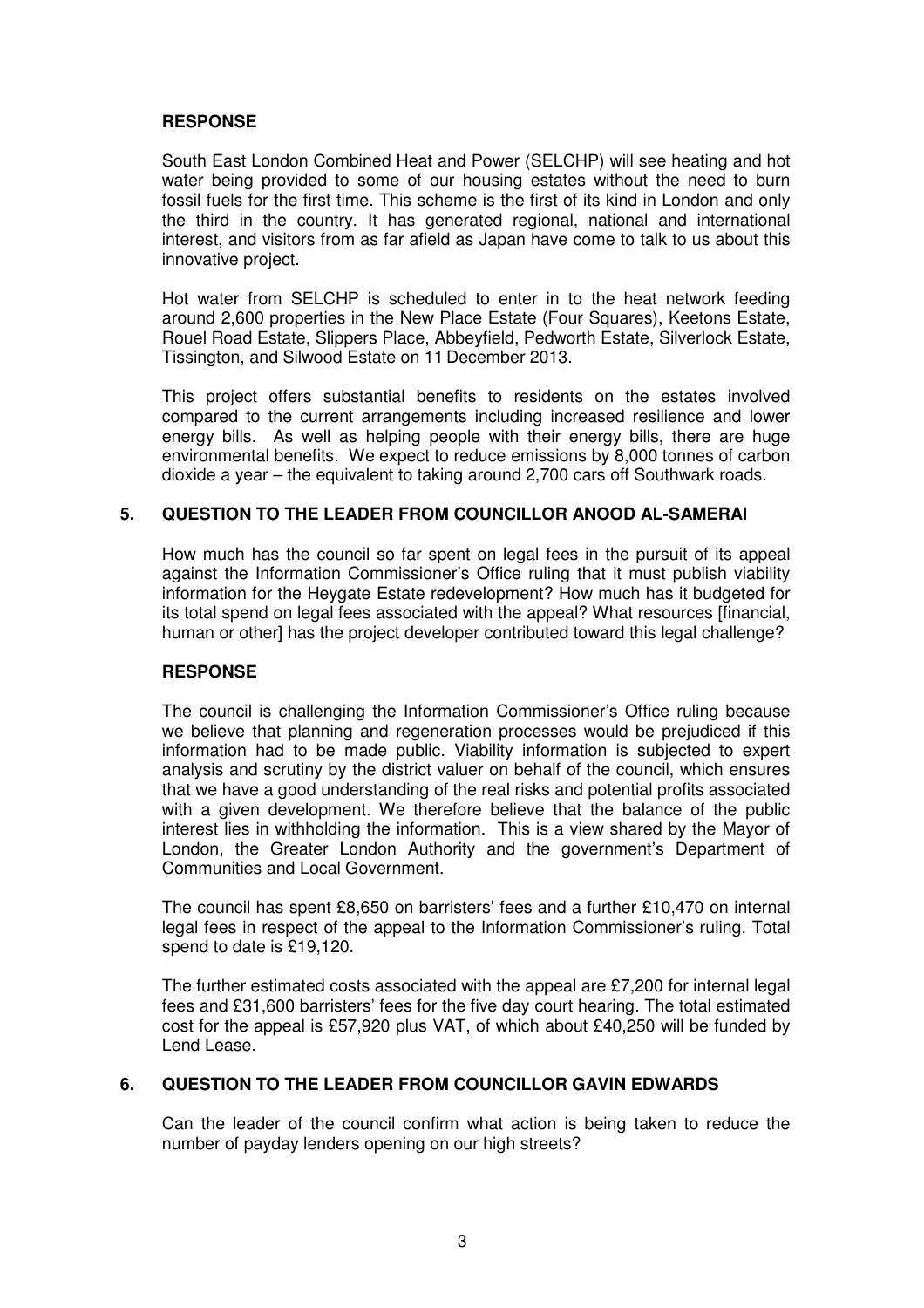# **RESPONSE**

I am very concerned by the growth of payday lenders, who particularly target people on low incomes and hit them with astronomical interest charges. At a time when everyone is feeling the pinch, I want to promote responsible lending such as through credit unions, rather than these legal loan sharks.

Planning laws often make it difficult for the council to stop a change in usage to a payday lender. However, local authorities can use an Article 4 Direction to help control certain uses, such as pay day loan businesses, by removing permitted development rights and requiring a planning application to be made. The proposal would then be determined in accordance with the local plan policies. It is advised that local authorities should only consider making Article 4 Directions in exceptional circumstances.

The council has taken action on this issue and planning committee approved the implementation of two Article 4 Directions with immediate effect in all of the borough's protected shopping frontages. These are the areas most affected by the clustering of betting shops, payday loan shops and pawnbrokers. These were implemented on 17 October 2013 and include withdrawing the permitted development rights for:

- Change of use from A5, A4 and A3 to A2 use
- Change of use from a range of town centres uses to A1, A2, A3 and B1 for a temporary period of two years.

The preparation of the new Southwark Plan will also provide an opportunity to explore a more "fine grained" approach to assessing the mix of uses in our town centres and protected shopping frontages. The first stage of preparation will be an 'issues' paper, which will be published later this year for consultation.

In addition to changes in planning we are also working hard to reduce the ability of payday lenders to promote their business in the borough. We have already secured agreement from two of the council's three advertisers that they will not take adverts from payday lenders in the borough and are urging the third to also stop.

### **7. QUESTION TO THE LEADER FROM COUNCILLOR LISA RAJAN**

What are the council's long-term plans for South Dock Marina and the boatyard?

### **RESPONSE**

The council has committed to improving service delivery and enhancing the overall value of the marina.

Recent developments include:

- Replacement all of the pontoon decks and utilities throughout the marina
- Replacing the floating shower block
- Installation of new laundry facilities
- New lifting equipment for the boat vard which has enabled operations to become more efficient and streamlined.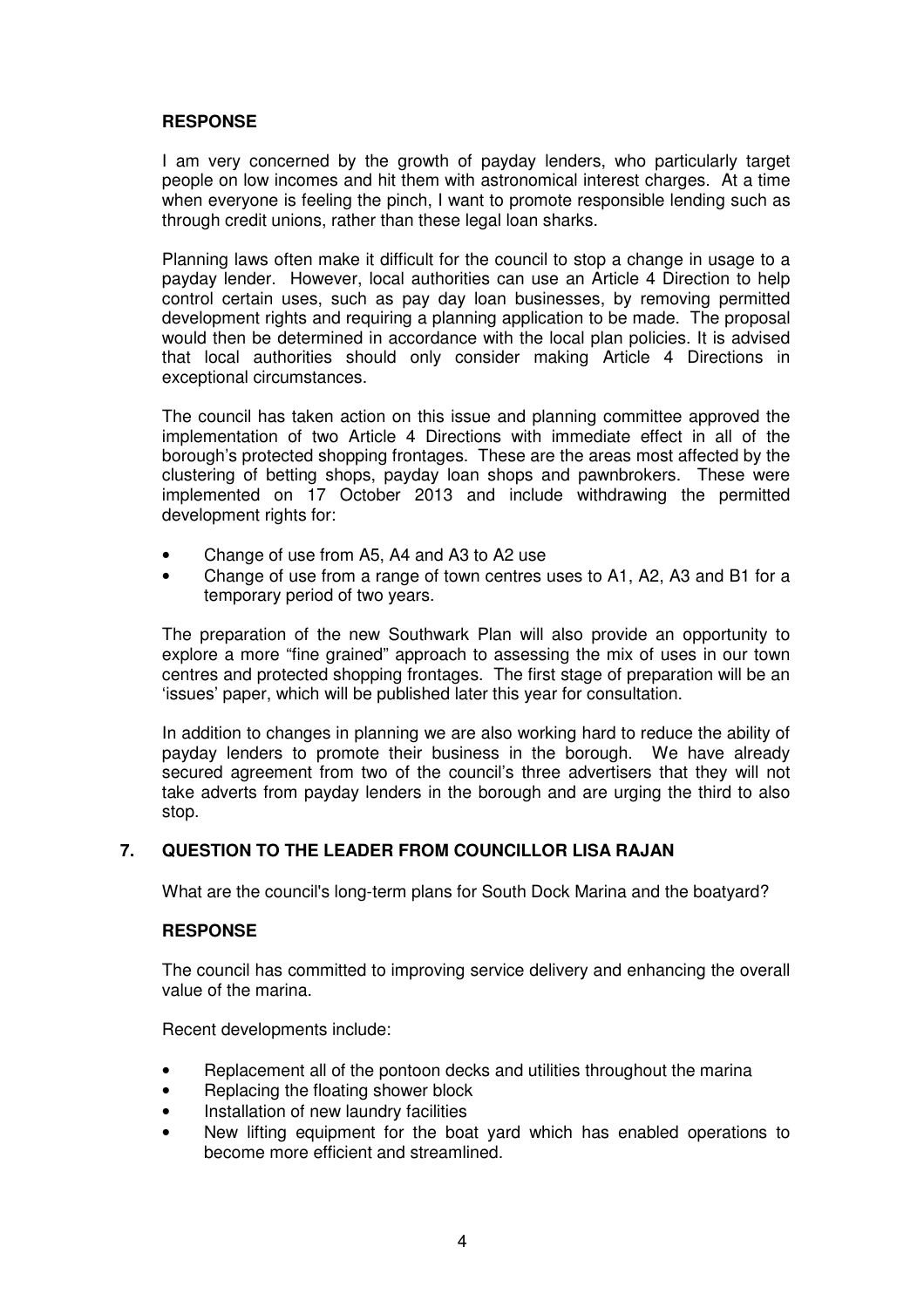There has also been a significant improvement in the operational management at the marina which has led to sustainable improvements in relationships with berth holders and local residents.

### **8. QUESTION TO THE LEADER FROM COUNCILLOR REBECCA LURY**

Can the Leader of the Council assure me on the Council's performance on flytipping against claims by some opposition members that fly-tipping in Southwark has tripled?

### **RESPONSE**

I am sorry to inform Councillor Lury that this is another case of the Liberal Democrats making things up to talk down the borough.

The number of fly tips reported by the public has in fact remained fairly stable. For example, during 2009/10 under the previous administration, an average of 325 flytips were reported monthly by residents and during 2012/13, this dropped to 293 per month.

However, for the same period the figures for fly-tips proactively cleared by our street cleaning service have increased considerably owing in part to more precise reporting of fly-tips found and partly due to a greater focus on known hot spots by the cleaning service rather than there being a greater volume of fly-tips present on our streets and estates.

This means that we are clearing fly-tipping before people even have a chance to report it and we are clearing more than almost any other borough in the country. This is a fantastic achievement and something which I and the council are proud of.

Unlike the previous administration who cut the number of fly-tipping lorries, we have kept the level the same with 20 vehicles used across the cleaning service to remove commercial waste, bags left out by street sweepers and fly-tips from streets and estates

The service continues to make great strides in keeping our streets clean of flytipped waste. The target is to clear 97.5% of all reported fly-tips within 24 hours – so far this year, 99% of all reported fly-tips have been collected within 24 hours.

### **9. QUESTION TO THE LEADER FROM COUNCILLOR ADELE MORRIS**

What is the leader's view on investing in residential property via the council's pension fund, with the returns from rent or sales being put back into the pension pot? Will he ask the council to look into such a policy?

### **RESPONSE**

The council holds the pension fund in trust for the staff of the council, past and present, who have paid into the fund. If there is shortfall in fund performance, then the council has to make up this difference out of their budget.

The council will be considering investment in residential property as well as many other opportunities as part of the investment strategy review. This is currently being carried out by officers working with the fund's investment advisers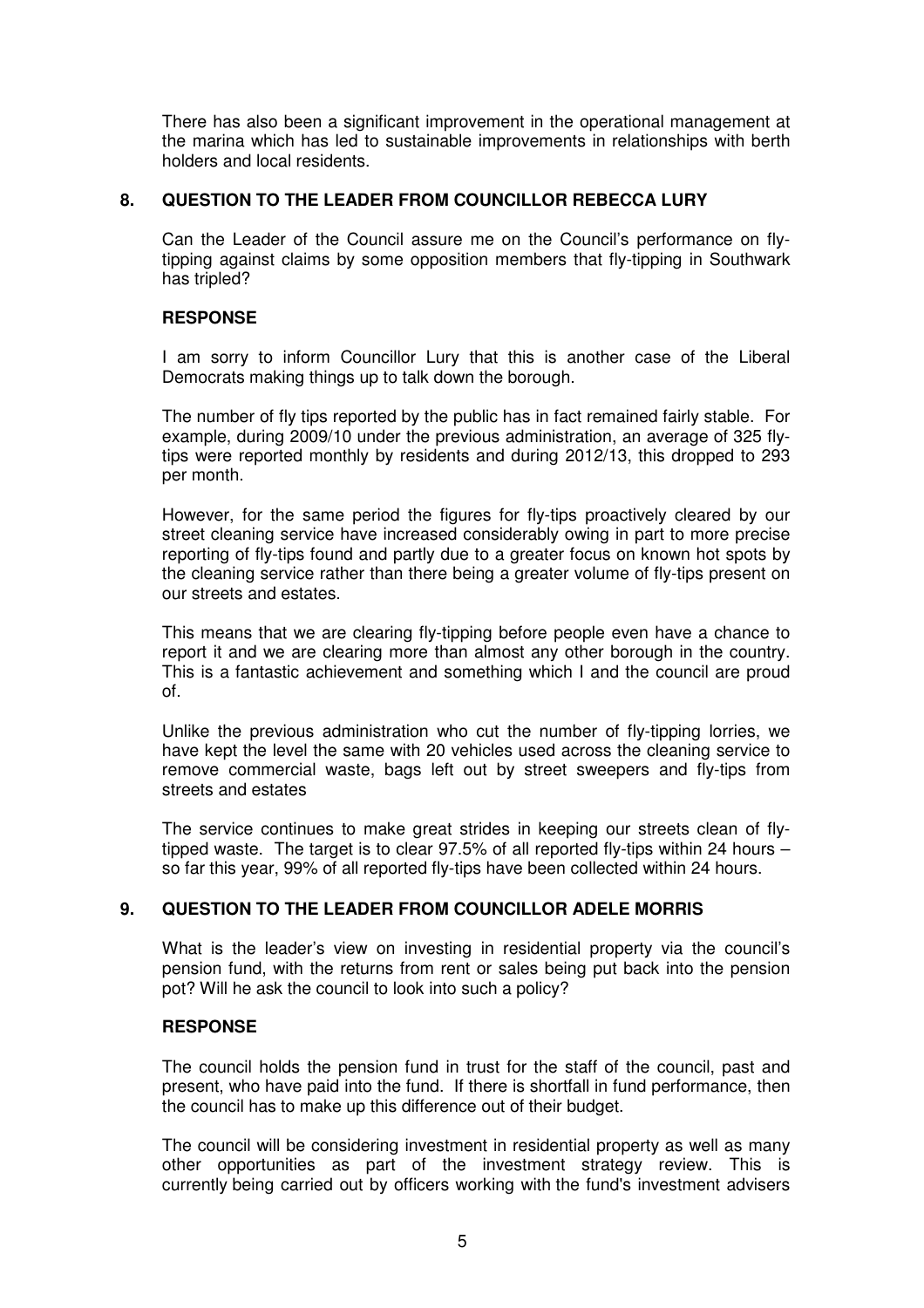AON Hewitt; the pensions advisory panel will agree the strategy and will make recommendations to the strategic director of finance and corporate services.

However, the 'trustees' of the pension fund have a legal responsibility to the fund and to fund members to get the best rate of return on any investment that is made. This would mean that under Liberal Democrat proposals, the recipients of the funds investment would most likely have to charge market rent on any properties they build and let, to ensure the best rate of return for the fund. The consequence of this Liberal Democrat policy may not be to build affordable or social housing but instead to build houses for market rent. I strongly oppose this and instead believe that this administration's plan to build 11,000 council homes is a better way to tackle the borough's housing shortage and would urge all councillors to support this rather than Liberal Democrat plans for more market rent housing. In completing this programme, this administration will pursue the most economic and effective sources of financing. All options will be considered but not to the detriment of achieving truly affordable rents.

# **10. QUESTION TO THE LEADER FROM COUNCILLOR MARK WILLIAMS**

How is Southwark Council promoting equality and opportunity within its housing service?

### **RESPONSE**

Southwark Council is committed to promoting equality and opportunity within our housing service. I am pleased that these efforts have been recognised in 2013 with several awards, for example, in homelessness services: Chartered Institute of Housing - Charter for Equality and Diversity; and Albert Kennedy Trust (accreditation for equality and diversity – tackling community and staff attitudes towards homophobia). I am proud that Southwark is leading the way in many aspects of equality in our housing services.

In October 2013 Southwark Council became the first local authority in London to be accredited by the Housing Diversity Network for its work to promote equality and opportunity within its housing service.

The accreditation encompasses the requirements of the Equality Act 2010, the Human Rights Guidance and also considers the opportunity to address new inequalities, new vulnerable groups and more holistic thinking to complement community needs and business strategies and policies.

The council has improved the way we work. We are training staff in aspects of safeguarding and are identifying issues through our tenancy checks. We have improved joint working between housing and adult services, particularly in relation to the provision of support and services to older people who are just below the threshold of safeguarding but who could, without intervention, very easily end up meeting the threshold at a later stage.

Through tenancy visits, officers are able to clean up equalities profiles of tenants, where they express a preference to share this personal sensitive data with us, to complete personal information about faith, sexual orientation, and ethnicity as well as age. Officers are also working to develop a range of options for closer working between housing and children's services.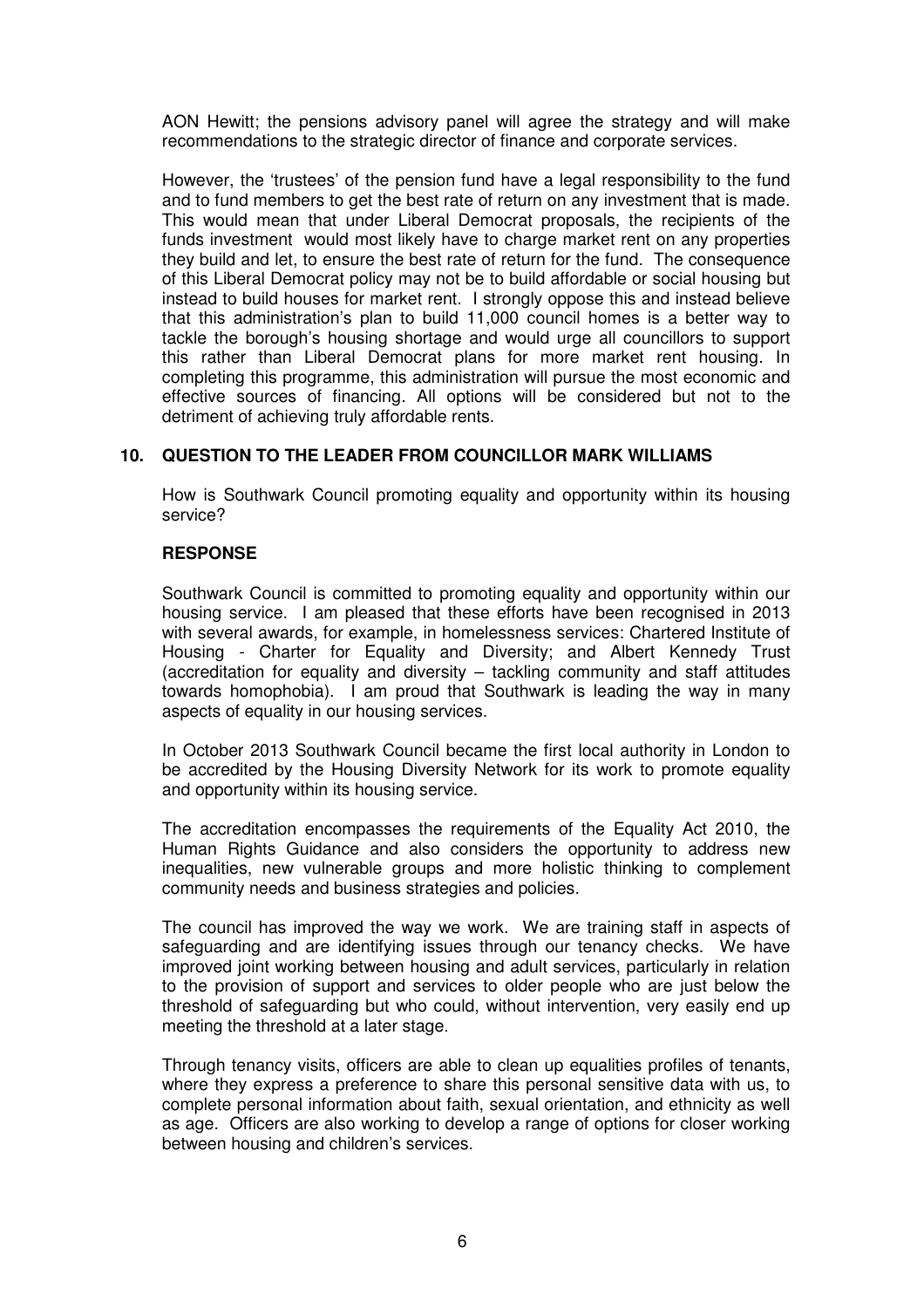# **11. QUESTION TO THE LEADER FROM COUNCILLOR JEFF HOOK**

Please give an update on the trial scheme to prevent rat running through residential streets to the north of Jamaica Road? What are the Leader's views on implementing a further series of one way systems in the area around Cathay Street to reduce rat running in residential areas?

# **RESPONSE**

The Riverside traffic management scheme was implemented in June 2013 and included measures to prevent 'rat running' from west to east through the area in response to concerns raised by local residents. To deter through traffic, Pottery Street and Wilson Grove were converted to one-way working. Other options such as physical closures were considered, but not taken forward due to concerns raised at the consultation stage. Residents were concerned that implementing such closures would restrict their own access to the area.

The measures implemented are on a trial basis and will be monitored for a period of 12 months after which time a further consultation will be carried out before a decision is made as to whether to make them permanent. Following reports of vehicles disobeying the new restrictions these have been enforced using CCTV and a number of penalty charge notices have been issued.

It is likely that a physical closure of these streets will be required in order to deter 'rat running' completely. However, based on previous consultation responses, this is unlikely to be supported unless alternative access to the area from Jamaica Road can be provided. Officers are currently working with Transport for London (TfL) on plans for cycle superhighway 4 which will run along Jamaica Road by 2015. This presents an opportunity to review access to the Riverside area from Jamaica Road and the concerns raised will be relayed to TfL accordingly.

# **12. QUESTION TO THE LEADER FROM COUNCILLOR CLAIRE HICKSON**

Can the leader of the council update me on the likely budget settlement from government and what impact this is likely to have on services in Southwark?

### **RESPONSE**

The government's autumn statement is planned for 5 December 2013, and we anticipate receiving details of Southwark's settlement around 19 December. Yet again we are extremely concerned that the Liberal Democrat/Tory government will slash the funding to Southwark and do so at a higher rate than the national average. We obviously hope that this will not be the case and that government will recognise the damage that is being caused by their cumulative cuts over the last three years.

In July 2013 the government issued a consultation on the 2014/15 and 2015/16 local government finance settlement. Indicative figures for Southwark show government funding for 2014/15 of £226.5 million, £26.9 million (10.6%) less than the £253.4 million 2013/14 settlement. This is again a greater cut by the government to Southwark than the national average.

Indicative figures have also been given for 2015/16, these show a further reduction of £32.2 million (14.2%), these can be compared with the national reduction of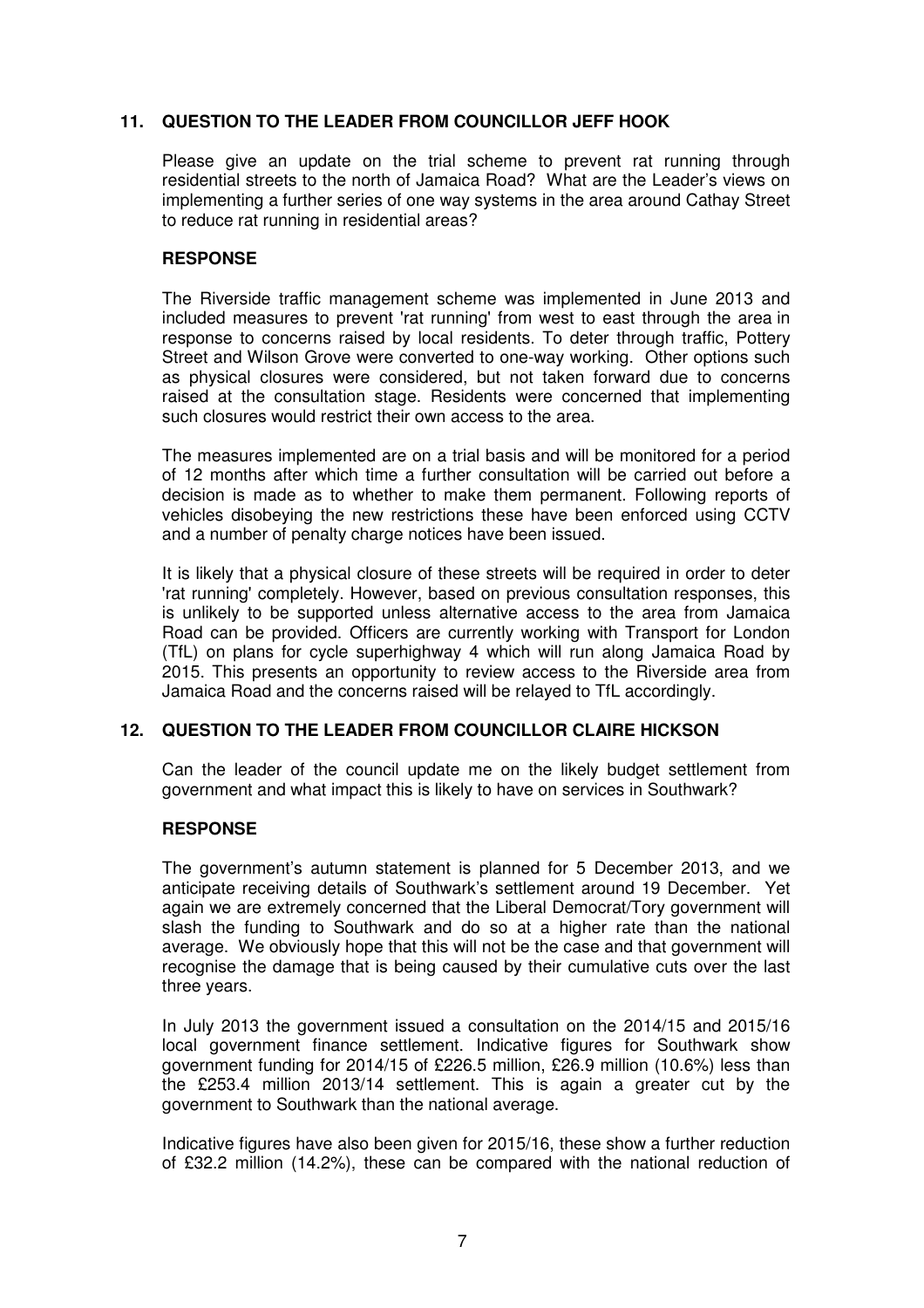12.4%. Again the Liberal Democrat/Tory government are slashing funding to Southwark at a rate higher than the national average.

I am disappointed that Liberal Democrats locally are burying their heads in the sand on this. While Liberal Democrats elsewhere in the country are beginning to speak out at the impact their government's policies are having, here in Southwark they remain quiet, afraid to say anything against their political masters in the Conservative Party. Their MP voted for savage cuts to Southwark, while this Labour council has stretched every penny of value out of every pound to protect residents from the failed economic policies of Nick Clegg and George Osborne.

# **13. QUESTION TO THE LEADER FROM COUNCILLOR ELIZA MANN**

What percentage of invoices to the council were paid within the best practice target of 10 days in 2012/13? What is the average number of days the council takes to pay an invoice in 2012/13? Will the leader commit to pay invoices within 10 days in order to support businesses?

### **RESPONSE**

|                                                                        | 2009/10 | 2010/11 | 2011/12 | 2012/13 | 2013/14<br>to Date |
|------------------------------------------------------------------------|---------|---------|---------|---------|--------------------|
| Percentage paid within 10<br>working Days<br>Percentage paid within 30 | 69.40%  | 73.20%  | 79.44%  | 84.77%  | 88.85%             |
| days<br>Average days per invoice                                       | 91.12%  | 92.34%  | 94.15%  | 95.04%  | 96.05%             |
| overall                                                                | 14.57   | 13.72   | 11.71   | 9.72    | 8.63               |

In 2012/13, the council paid 84.77% within 10 working days.

The council has standard terms and conditions embedded in contracts to pay within 28 days of the invoice date. Where appropriate every effort is made to make a payment sooner and I continue to support this policy. As the table shows, this is having an impact and since this administration took over in 2010 we are paying invoices quicker and businesses are on average getting payment six days sooner than under the previous administration.

### **14. QUESTION TO THE CABINET MEMBER FOR HEALTH, ADULT SOCIAL CARE AND EQUALITIES FROM COUNCILLOR FROM COUNCILLOR MARTIN SEATON (BOROUGH, BANKSIDE AND WALWORTH COMMUNITY COUNCIL)**

Why is there no dedicated telephone line which handles calls from older people to the council's adult social care department?

### **RESPONSE**

There is, in fact, a single dedicated phone line for social care information and advice in place, which is 020 7525 3324. It was brought in last year to replace 28 separate lines, which people told us they had found confusing. The new "one number" launch was promoted in Southwark Life, GP practices, hospitals and day centres. It is staffed by experts in social care, all of whom are experts in social care for older people. The phone line has taken over 20,000 calls so far, helping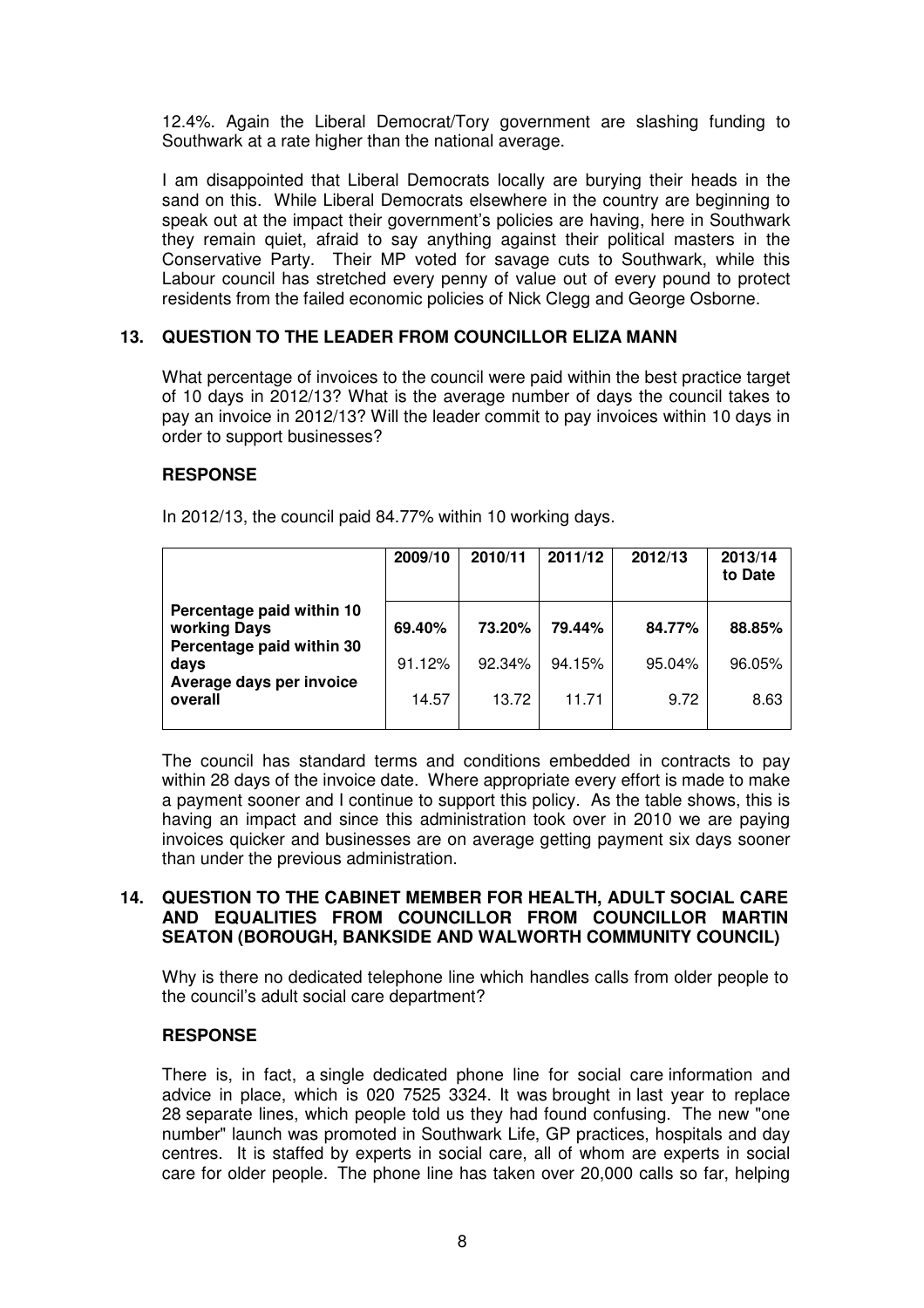residents and carers to remain living as independently as possible within their communities.

We also fund specialist advice and community support services, including Riverside, who provide advice for everyone with support needs, not just those eligible for social care. Comprehensive information on service options is also available on the council's "My Support Choices" website.

Having a single number for all adult care clients, the majority of whom are older people, is considered preferable to having a separate number just for older people, ensuring an efficient and fair approach to the provision of advice, information and support across all age groups.

# **15. QUESTION TO THE CABINET MEMBER FOR REGENERATION AND CORPORATE STRATEGY FROM COUNCILLOR GRAHAM NEALE (BERMONDSEY AND ROTHERHITHE COMMUNITY COUNCIL)**

Under the provisions of the Localism Act an application was submitted, on 7 July 2013, to the council to establish a neighbourhood forum in the Rotherhithe and Surrey Docks neighbourhood area. The regulations require the council to carry out a public consultation on the application. As all the requirements of the legislation have been met, why has this not been done?

# **RESPONSE**

The Localism Act 2011 introduces a completely new process by which 'neighbourhood areas' are designated by the local authority and 'neighbourhood forums' are recognised as the body that will prepare a neighbourhood plan for that area.

Southwark's experience as a 'front runner' authority has shown us that this process can be helped if there is discussion between the groups seeking recognition as a neighbourhood forum and the council to set the process off in the right direction at an early stage and try to resolve issues that are likely to be contentious. To this end, officers met the prospective forum in June and July and have been giving advice about meeting the requirements of the Act. I then met the prospective forum on 30 October 2013.

We are close to concluding these discussions and expect to start consultation on the neighbourhood area next month.

#### **16. QUESTION TO THE CABINET MEMBER FOR CHILDREN'S SERVICES FROM COUNCILLOR ROSIE SHIMELL**

Further to the answer given at October's council assembly on take up of free early education provision, how many free early learning outreach officers (FTE) will be employed by the council? What tasks will they undertake in order to assist parents to take up their free entitlements? When will those officers be in place?

### **RESPONSE**

The council is recruiting four free early learning outreach officers to promote take up of places by two, three and four year old children. They will:

Identify children potentially eligible for a free place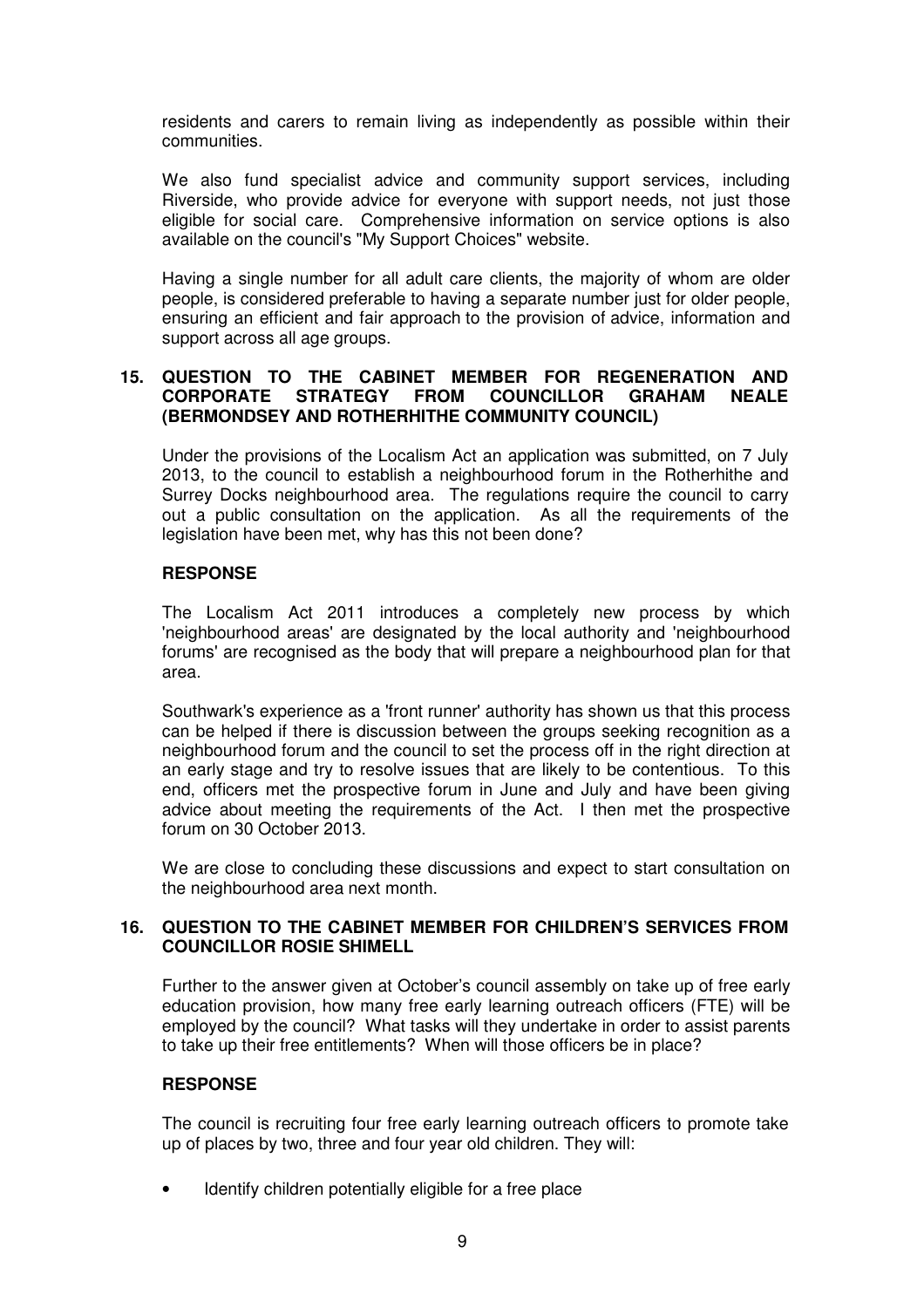- Support parents in completing application forms, where this support is required
- Check parents' eligibility
- Support parents to secure an appropriate place for their child
- Provide practical support to identified priority families to enable their children to sustain their attendance at settings.

Following interviews, four candidates have been offered posts. Subject to checks and references, it is expected that officers will be in place in December 2013.

### **17. QUESTION TO THE CABINET MEMBER FOR CHILDREN'S SERVICES FROM COUNCILLOR DAVID NOAKES**

Of the total number of troubled families, how many has Southwark identified to date? How many have been turned around, broken down by each of the outcomes specified by government? How much funding has the council received from the government for troubled families?

### **RESPONSE**

As of October 2013, the year 2, quarter 2 submissions in Southwark have identified 480 families eligible for the programme and we are working with all of these families. This is 44% of the total number of families identified for Southwark (1,085).

Southwark have reported turning around 105 families by July 2013. The following provides a breakdown of which national criteria the turned around families have met:

- Education and crime/anti-social behaviour: 104
- Continuous employment: 1 (note: to achieve the continuous employment criteria, a minimum of six months employment is required therefore most families were unable to achieve this in the July 2013 reporting).

The 2013/14 spending profile identifies a total income of £1,934,795; this includes the attachment fee for the target number of families, money received for turned around families (104) and management and coordinator costs.

### **18. QUESTION TO THE CABINET MEMBER FOR CHILDREN'S SERVICES FROM COUNCILLOR DAVID HUBBER**

What is the average cost of school uniforms in Southwark? What is the range of cost? What does the council do to monitor the cost?

# **RESPONSE**

We do not monitor the cost of uniforms. Any calculations as to the cost of a school uniform cannot be entirely accurate; however, considering six randomly selected local secondary school websites shows a range of prices between £125 and £200. Of the six secondary schools viewed, the average cost is approximately £150.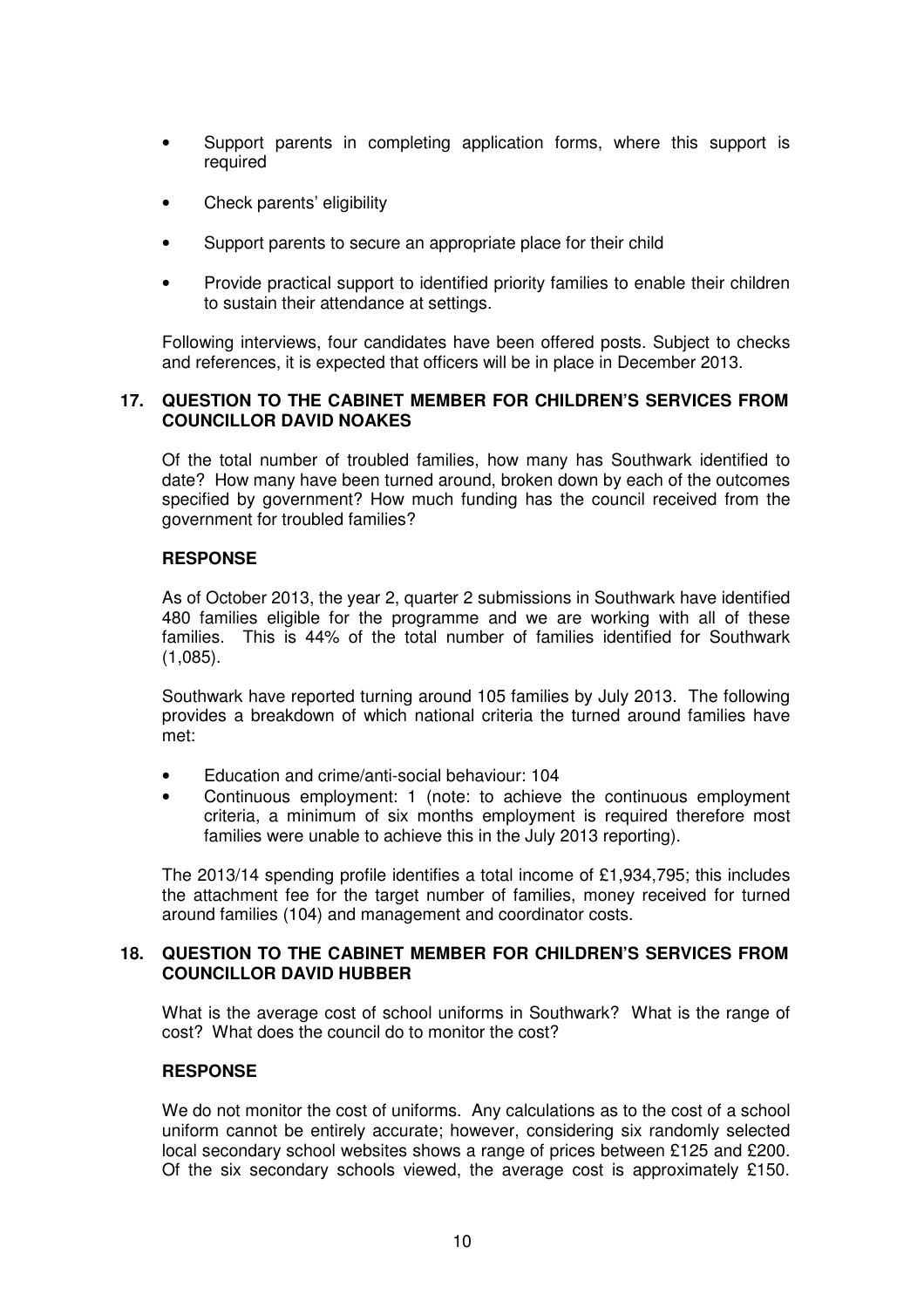This includes the costs of a blazer, tie, two pairs of shorts, jumper and trousers or skirt. It also includes sportswear. It does not include shoes or socks.

Primary schools also have uniforms, and the costs vary, but the average is £65 for trousers, skirt, shirt and sweater.

The governing body, with its parent community is responsible for establishing the uniform. Governors are committed to ensuring that the uniform is affordable. All schools have a uniform shop, where second hand uniforms can also be purchased. For families in need, the school can also assist in covering the cost of the uniform.

The school admissions code used to prohibit schools from charging excessive sums for school uniforms. Section 1.8 of the code now states "Admission authorities must ensure that their arrangements will not disadvantage unfairly, either directly or indirectly, a child from a particular social or racial group, or a child with a disability or special educational needs, and that other policies around school uniform or school trips do not discourage parents from applying for a place for their child".

### **19. QUESTION TO THE CABINET MEMBER FOR CHILDREN'S SERVICES FROM COUNCILLOR PAUL KYRIACOU**

How many staff are employed in the council's family information service? What targets exist to monitor success rates in getting parents to take up the government's free early education offer?

#### **RESPONSE**

It is not possible to quantify the number of staff employed solely in the family information service as delivery of the family information service is shared between the call centre, data improvement team and early help service.

The Department for Education publishes annual tables for the take up of free early learning by three and four year olds by local authority areas. From 2014 this will be extended to include two year old children.

We continue to ensure that information about early education entitlement is available through the council's website, the call centre and a dedicated free phone number, to encourage a greater take up.

#### **20. QUESTION TO THE CABINET MEMBER FOR CHILDREN'S SERVICES FROM COUNCILLOR CATHERINE BOWMAN**

How many Southwark looked after children are placed with foster parents outside the borough? Of those outside the borough, how many are placed further than 35 miles away from central London?

#### **RESPONSE**

There were 426 children looked after as at 31 March 2013 in foster carer placements. This was 75% of all children looked after (the remaining 25% includes those in residential care) as at 31 March 2013.

Of these children looked after placed in foster carer placements 67% were placed out of borough and of these 18% were placed over 35 miles from their home.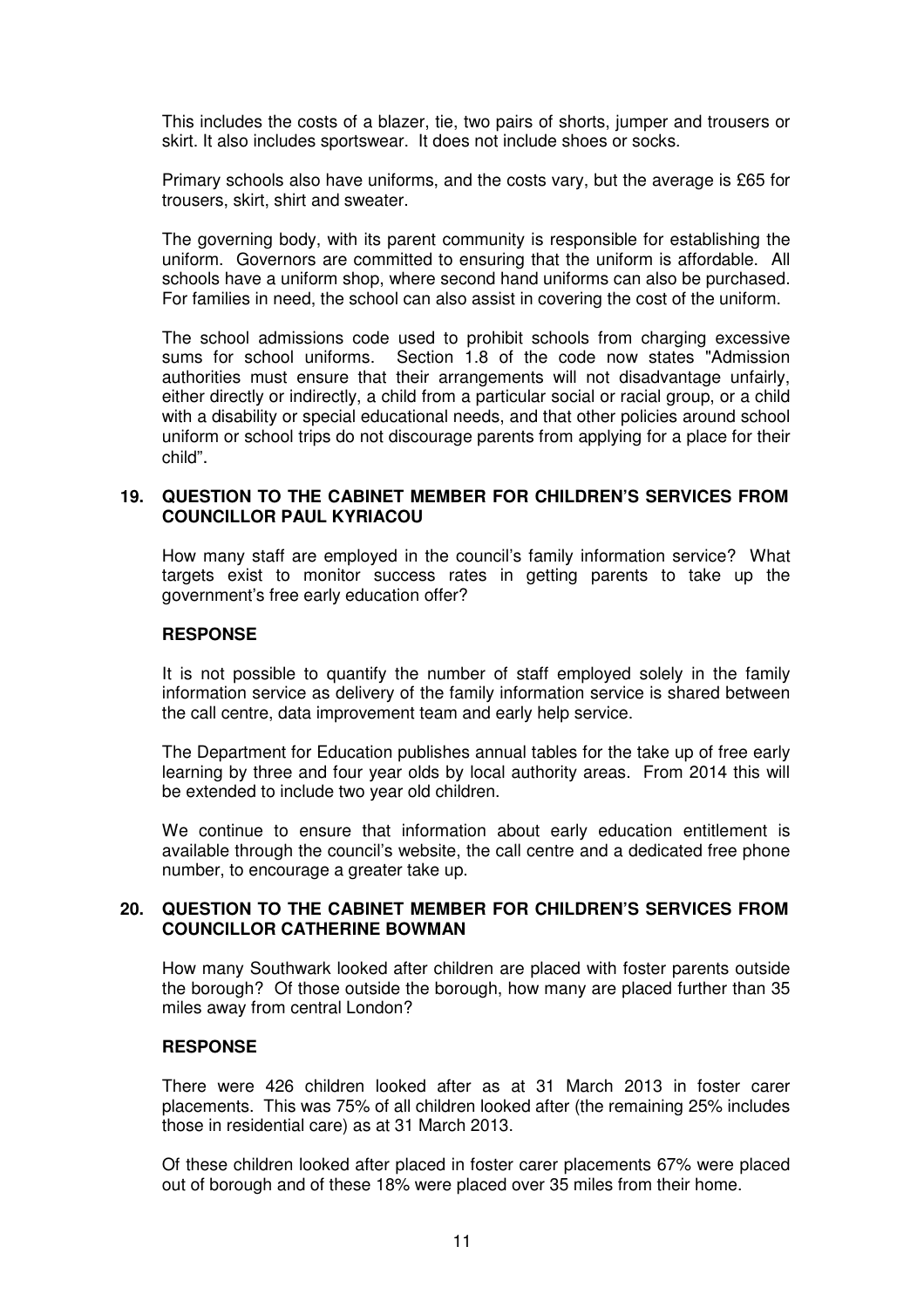There are a variety of reasons why children could be fostered away from the borough – usually it is because some have very complex needs which require specialist placements which are not available nearby, while others are moved for their own personal safety. We are however aiming to recruit more foster carers in Southwark so that fewer children need to be placed outside the borough.

### **21. QUESTION TO THE CABINET MEMBER FOR CHILDREN'S SERVICES FROM COUNCILLOR PAUL NOBLET**

How many parents have applied for a statement of special educational needs for their children in each of the last three years? Of these applicants, how many children have been refused a statement in each year? How many parents have had a statement changed in each year?

### **RESPONSE**

We have only been keeping this data since April 2011.

Data for parental requests for statutory assessments is as follows:

|                                | <b>Request from</b><br>parents | <b>Request from</b><br>schools / health<br>authority | Parents' request<br>not agreed | Not agreed to<br>assess in total |
|--------------------------------|--------------------------------|------------------------------------------------------|--------------------------------|----------------------------------|
| April 2010<br>to<br>March 2011 | 102                            | 172                                                  | data not held                  | 84                               |
| April 2011<br>to<br>March 2012 | 91                             | 173                                                  | 51                             | 96                               |
| April 2012<br>to<br>March 2013 | 115                            | 212                                                  | 68                             | 168                              |
| April 2013<br>to<br>date       | 130                            | 155                                                  | 73                             | 136                              |

We do not hold any data on amendments to statements. However, information from annual reviews shows that around 50% of families ask for amendments to the statement and around 70% of these requests from families are agreed. We have just over 1500 statements so on this basis the team are amending around 500 statements per year.

Cases that might be refused are those where a child is functioning above thresholds, or where there is insufficient information and more is needed to fully get a picture of the needs, provision and progress a child is making or where insufficient time has been allowed for the advice and strategies recommended by a professional to be put in place. All cases are given thorough and full consideration.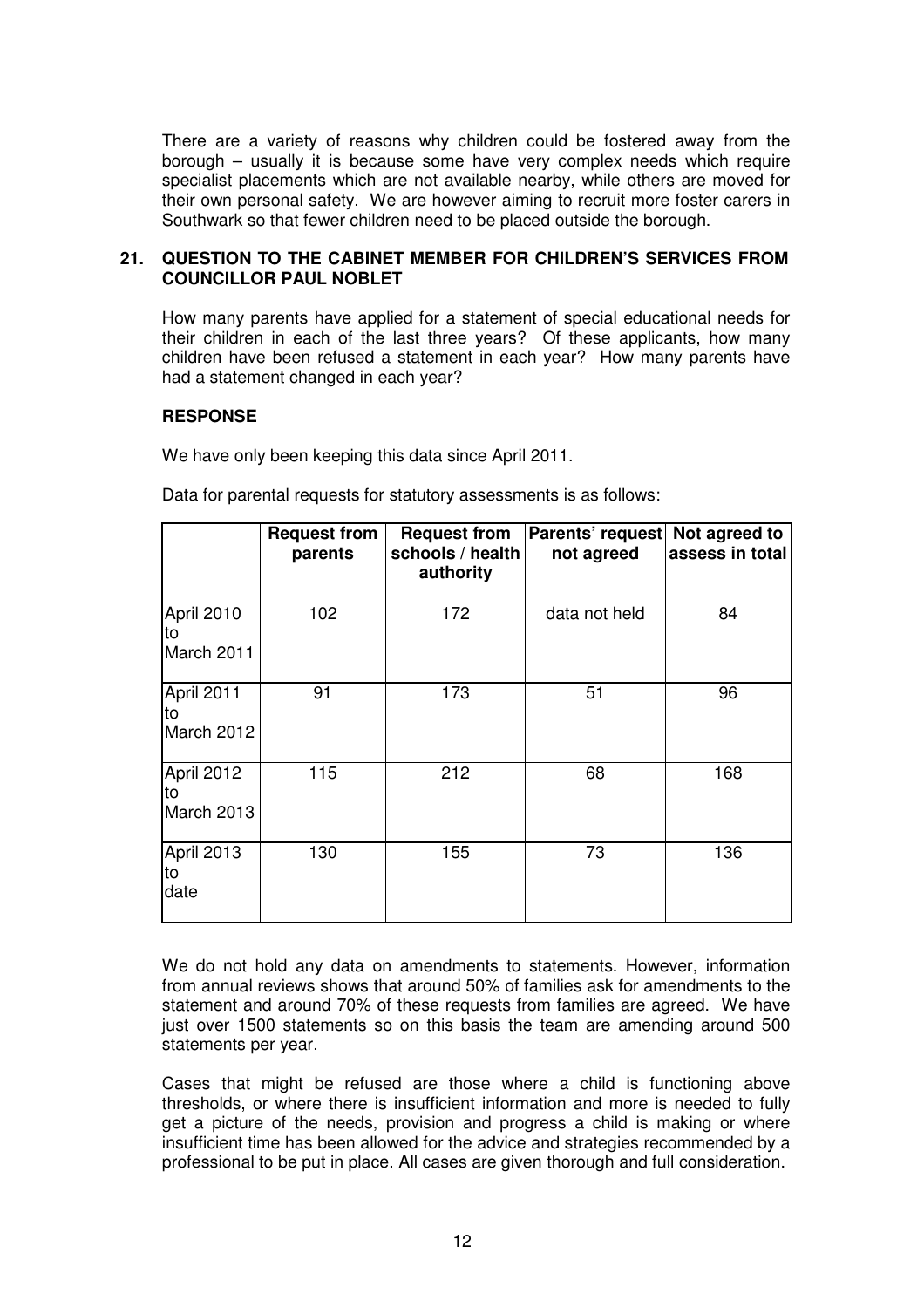2.8% of the 0-19 population in Southwark are subject to a statement of special educational needs. This is in line with the London average and slightly higher than the average for England.

### **22. QUESTION TO THE CABINET MEMBER FOR CHILDREN'S SERVICES FROM COUNCILLOR CLEO SOANES**

What success has the 'Find 40 Families' scheme had in the borough?

### **RESPONSE**

The Find 40 Families scheme was the headline for our innovative new approach to finding suitable adopters for Southwark children in need of permanent loving families and it has been very successful.

Last year we recruited 19 adopters and this year we have 38 potential adopters being assessed. We are particularly pleased that nearly half of these potential adopters are black and minority ethnic. Last year we adopted 20 children. In the first half of this year 15 children were adopted and we are on track to have between 30 and 35 children adopted.

Southwark's success in this area has been picked up by the specialist press and it has been put forward for a Local Government Association award.

#### **23. QUESTION TO THE CABINET MEMBER FOR CHILDREN'S SERVICES FROM COUNCILLOR DARREN MERRILL**

What steps is the council taking to enhance and better recognise the role of school governors in the borough?

### **RESPONSE**

The council held a very successful celebration evening on Thursday 14 November to honour and recognise the contribution of school governors who have served for ten years or longer and to present them with an award. This was very much appreciated by all those who attended this event and it is planned to organise further events for governors in future years.

Unlike some other councils, Southwark has retained its professional governor support service providing a clerking service, a comprehensive and core governor training service and advice and support for governors. These services are highly valued as evidenced by the positive evaluations received and by the high level of buy back by schools.

Mentoring support is provided for new chairs of governors where required and steps are taken to strengthen governing bodies when this is deemed necessary. Governors are also provided with a termly bulletin which provides information on the latest legislation and developments in governance and articles written by a range of specialists from children's services. In addition the governor development team provides support for the independent Southwark Governors Association which is a forum for governors to receive information and put forward their views.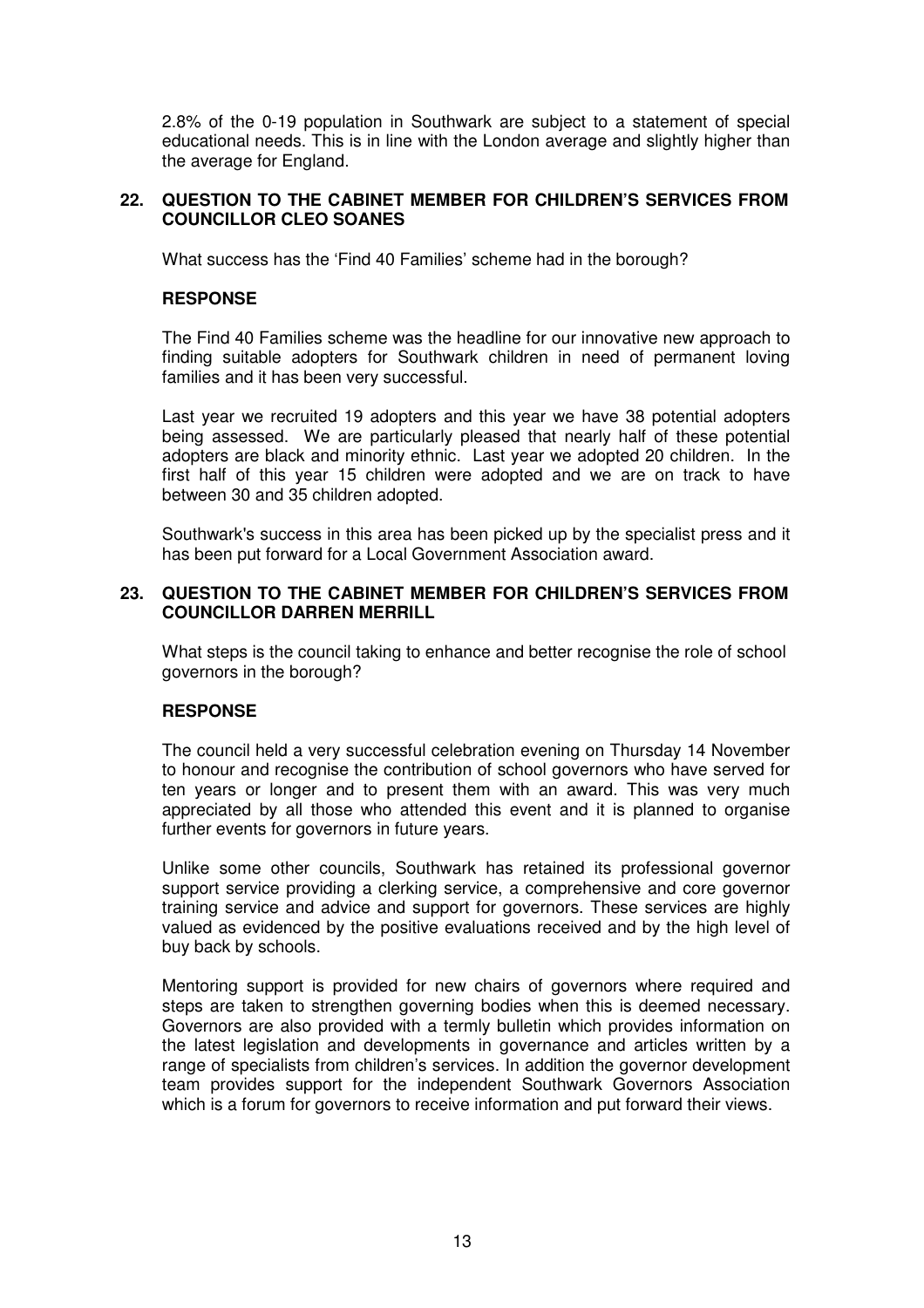### **24. QUESTION TO THE CABINET MEMBER FOR CHILDREN'S SERVICES FROM COUNCILLOR MARTIN SEATON**

Can the cabinet member confirm what proportion of young people in Southwark are staying on in education or training post 16 years old and how this compares to the London and national average?

# **RESPONSE**

### **Participation of 16-17 year olds recorded in education and training, June 2013.**

The Department for Education recently published participation data for all of the local authorities in England. The figures show that Southwark has performed excellently in comparison to both London and England. This is in terms of both increasing participation and reducing the number of "not knowns".

| Participation of 16-17 year olds recorded in education and training |          |  |
|---------------------------------------------------------------------|----------|--|
| National                                                            | 88.4%    |  |
| London                                                              | 91.3%    |  |
| Southwark                                                           | $93.9\%$ |  |

This is an improvement of 5.2% for Southwark as opposed to a national improvement of only 1.1%.

Southwark has the lowest number of 16-17 year olds that are not in education, employment or training in London.

| Current activity not known to the local authority |         |  |
|---------------------------------------------------|---------|--|
| National                                          | $4.0\%$ |  |
| London                                            | 4.6%    |  |
| Southwark                                         | 3.2%    |  |

This represents a drop of 4% for Southwark (last year 7.2%) as opposed to a drop of only 0.9% nationally.

# **25. QUESTION TO THE CABINET MEMBER FOR CHILDREN'S SERVICES FROM COUNCILLOR ROWENNA DAVIS**

Can the cabinet member reassure me that this administration will not follow the lead of the Liberal Democrats and restrict frees school meals to the youngest children?

### **RESPONSE**

This administration has committed to provide free, healthy school meals to all primary school children in the borough and we have delivered on this promise, with over 21,000 primary school pupils in Southwark now being offered a daily free school dinner. Providing free school meals for all increases educational attainment, improves children's diets and makes a massive financial difference to families who are currently facing the biggest cost of living crisis in a generation.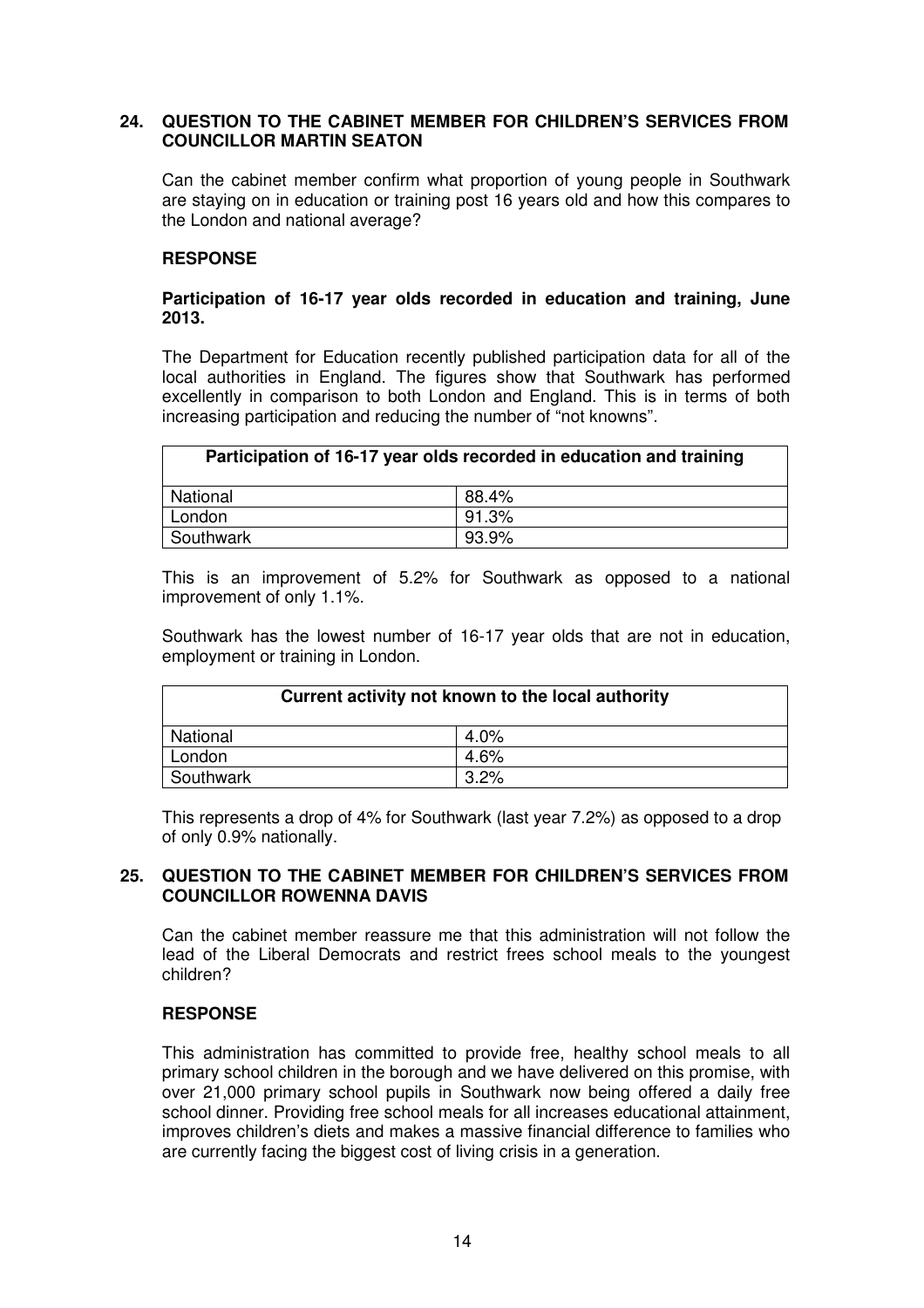While I am pleased that the Liberal Democrats nationally have followed Southwark Labour's lead by introducing free school meals to the youngest children, their proposal would mean that in Southwark 11,694 children in years three to six will lose out on a free meal unless the council continues to fund them. We are committed to continue this funding, but despite the Liberal Democrats' embarrassing U-turn on this issue, over the past few years they have consistently made new spending commitments which rely on savings from scrapping free healthy school meals. This leaves a huge credibility gap in the Liberal Democrats' plans, leading people to question whether they can really be trusted to protect this essential service.

### **26. QUESTION TO THE CABINET MEMBER FOR TRANSPORT, ENVIRONMENT AND RECYCLING FROM COUNCILLOR SUNIL CHOPRA**

Can the cabinet member update me on the work the council has done to clear up after the recent storm?

### **RESPONSE**

The parks, wardens and sustainable services teams led local efforts to respond to the high winds that affected London between 27 and 28 October this year. Thankfully, the impact of the storm on Southwark was manageable with most service areas including our refuse, recycling and cleaning departments able to run as normal.

After the storm some emergency work was immediately required, and with the passing of the storm our focus has been on dealing with the most dangerous trees, including those causing an obstruction, and keeping roads clear of stray branches, leaves and debris caused by the strong winds. At the end of the clear up, we reported 171 fallen trees, 73 fallen branches and 312 incidents including leanings or dangerous trees.

Initially our efforts were focused on identifying the trees that represented the highest safety risk such as blocked roads and footpaths and trees on property (cars and houses). All such trees were initially made safe and then removed as resources allowed.

Only one major open space had to be closed: Nunhead Cemetery (which is now open again) and all other parks remained open.

We are still receiving a few reports of trees falling that are related to the storm where the wind has weakened them. These are being dealt with through our normal emergency call out service.

Once more, I am filled with great pride to be able to report back to council assembly on the dedication and effectiveness that our staff have yet again shown in responding to an emergency.

#### **27. QUESTION TO THE CABINET MEMBER FOR TRANSPORT, ENVIRONMENT AND RECYCLING FROM COUNCILLOR HELEN HAYES**

Can the cabinet member provide an update on the cycling to school partnership in Dulwich and Herne Hill?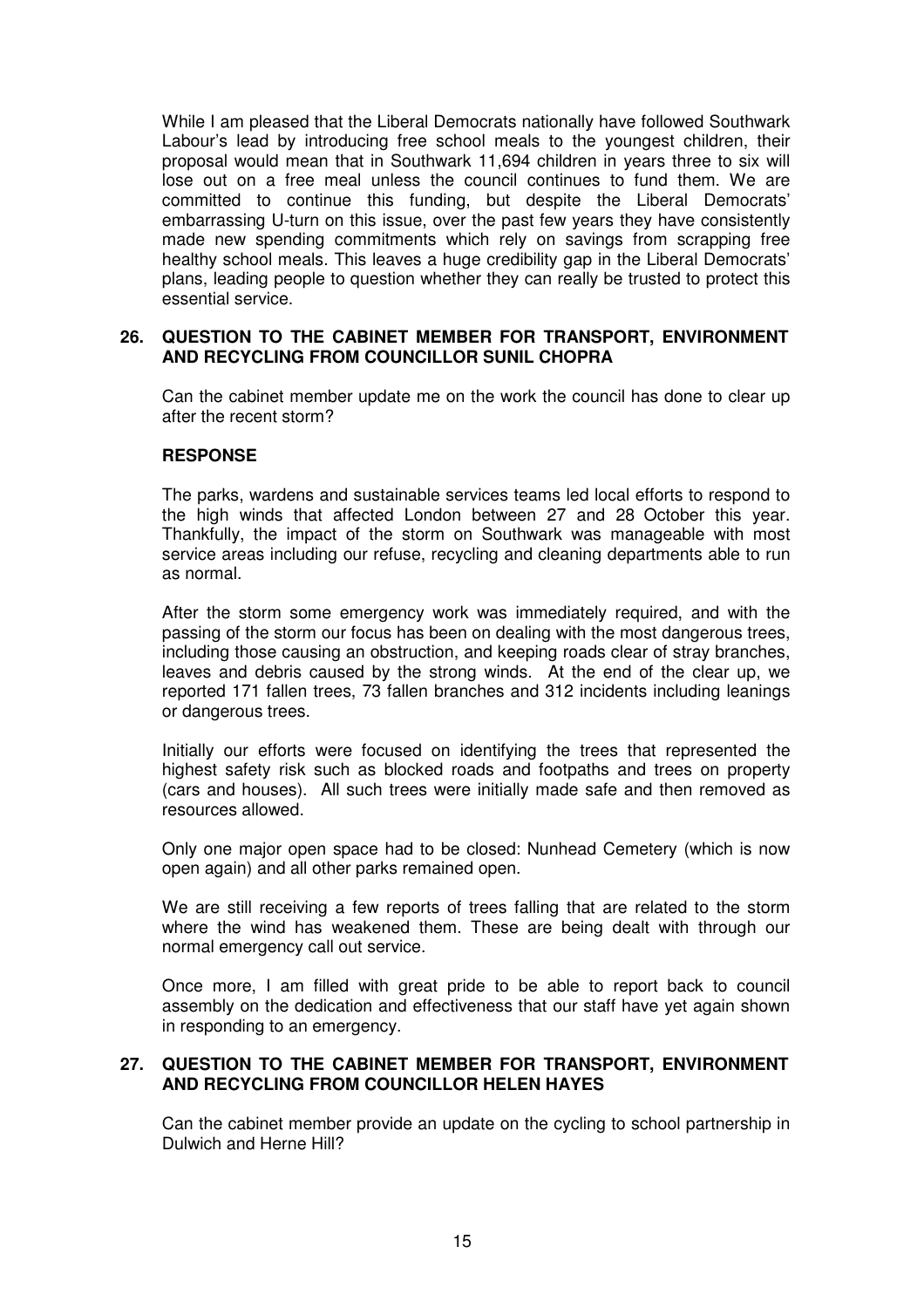# **RESPONSE**

I am delighted that we have been successful in our application for £285,000 of funding from Transport for London (TfL) to deliver the Cycling to School Partnership in 2013/14 in Dulwich and Herne Hill. We now have the investment we need to strengthen our grass roots cycling outreach at our local schools.

With the extension of the 20mph speed limit into East Dulwich Grove and Lordship Lane as well as across the borough, we are continuing with our commitment to improve road safety for all road users. The grant will help to improve the otherwise potentially dangerous junction at East Dulwich Grove and Townley Road. We will be engaging with 11 local schools to promote and encourage more cycling, through the recruitment of a Bike It Plus officer, who will work with schools to increase the levels of walking, scooting and cycling proficiency, which should in turn reduce congestion in the area and at the schools' gates and provide other health and environmental benefits.

Work at the junction will start in the summer of 2014, during the school holidays, and will include an extension of the footway, removal of the staggered crossing and the installation of trixi mirrors which help to improve the visibility of cyclists for larger vehicles turning left.

We also have some funding to work with the schools partnership to identify other key interventions which will support cycling.

Throughout this process we will continue to work closely with the Dulwich Young Cyclists organisation to help them fulfill their ambition to make Dulwich an exemplar area for cycling to school.

### **28. QUESTION TO THE CABINET MEMBER FOR TRANSPORT, ENVIRONMENT AND RECYCLING FROM COUNCILLOR NORMA GIBBES**

Can the cabinet member confirm what actions have been taken by the council to ensure the borough is prepared for any poor weather conditions, including snow, this winter?

### **RESPONSE**

Following a review of the last winter season the winter service plan (published on our website), our winter plan, has been updated to reflect our planned response to winter weather conditions. As well as a reaction to snow we have detailed plans for precautionary treatments to roads susceptible to ice and frosty conditions, transport hubs, hospitals and health centres, emergency service locations, areas of high footfall, school access roads and critical areas of housing estates.

This year we have three new gritters available on standby, all of which are fitted with the latest in GPS, salt distribution and measurement technology. We have, through using some additional depot space, been able to purchase more salt than ever before and have over 1,200 tonnes in stock available for immediate use. All of the borough's 185 salt bins, the position of which are mapped on our website, have been cleaned and refilled. There are also bagged stocks of salt stored on housing estates across the borough. Southwark cleaning services are fully prepared with salt and hand gritters to salt and clear footpaths and housing estates as and when required.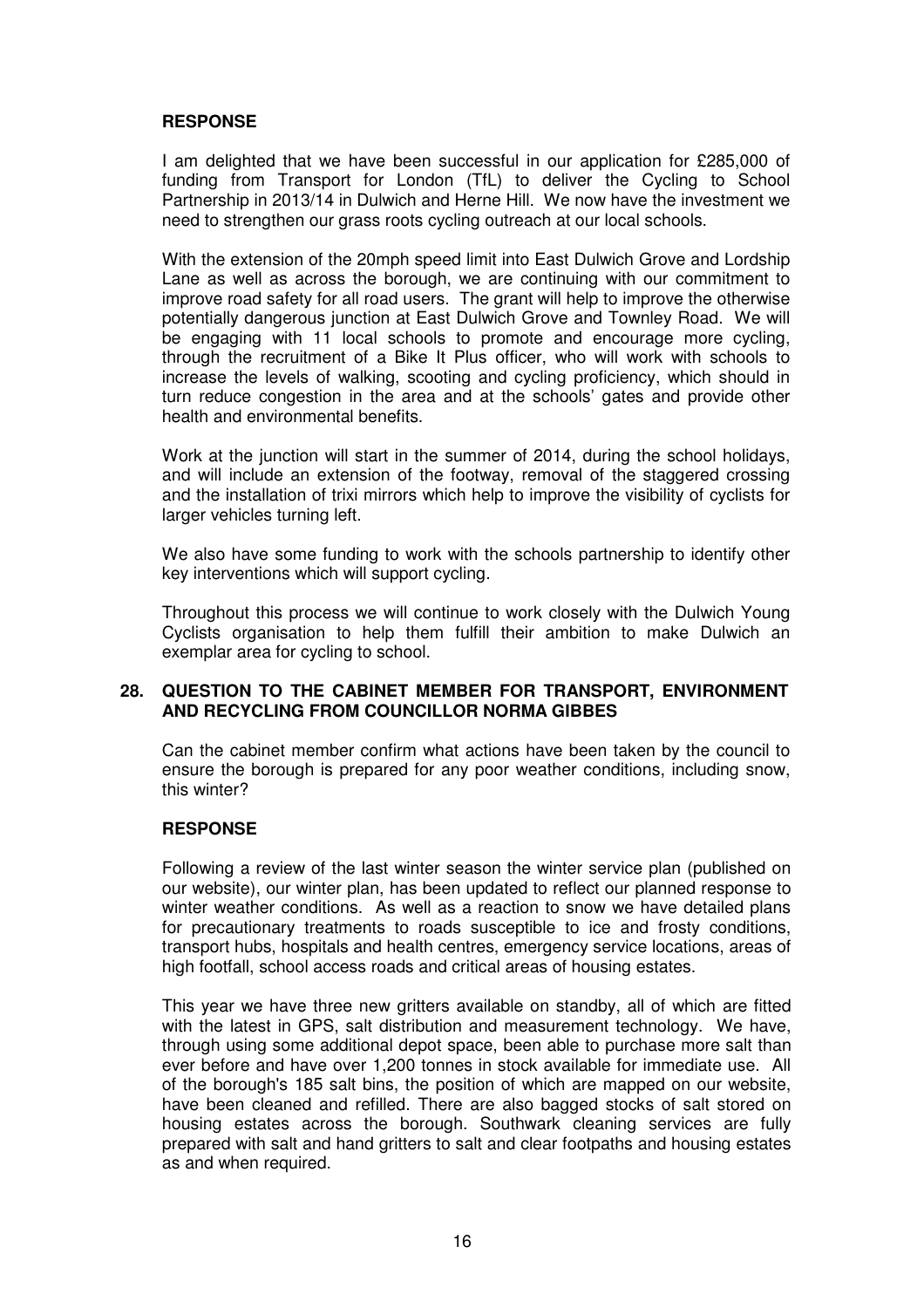Coordination and planning meetings between officers in emergency planning, parks, funeral services, South Dock Marina and housing have taking place with roles and responsibilities allocated. A coordination meeting has also taken place between the winter service officers of Southwark, Transport for London and our neighbouring boroughs.

As in previous years we again have access to a forecasting service which provides twice daily updates reflecting road and air temperatures and weather conditions specifically for the north, central and south of the borough.

As part of the council's approach to enable residents to help themselves, officers will be distributing free 5kg bags of salt to members of the public at shopping areas across the borough, on 30 November and 7 December. As part of this self help effort, guidance and frequently asked questions will also be provided.

#### **29. QUESTION TO THE CABINET MEMBER FOR TRANSPORT, ENVIRONMENT AND RECYCLING FROM COUNCILLOR DAN GARFIELD**

How far have plans progressed to secure heritage lottery funding for Burgess Park?

### **RESPONSE**

An application will be submitted for a 'Heritage Grant' of £2 million to the Heritage Lottery Fund (HLF) by 2 December to deliver the 'Bridge to the Future' project which will be assessed by the HLF London committee with a view to making a decision in March 2014.

The main aims of the project are to:

- 1. Restore the "Bridge to Nowhere", giving it context within the history of the area
- 2. Highlight key historical features such as the walls and bridges in Surrey Canal and Glengall Basin
- 3. Revamp Chumleigh Gardens buildings and accommodate a park heritage/archive centre and facilities for horticultural and conservation training
- 4. Implement new biodiverse heritage planting
- 5. Install historical markers across the park revealing the layers of history
- 6. Deliver live theatre and spoken word performances, concerts, workshops, and creative activities
- 7. Create volunteer opportunities.

The bid has been informed by the adopted long term vision for the park and also has significant community support including from the Friends of Burgess Park, Walworth Society, 1<sup>st</sup> Place and users of the park.

The overall project value is £2.7 million, £2 million will come from the HLF and the remainder will be match funding. This will consist of section 106 funding and a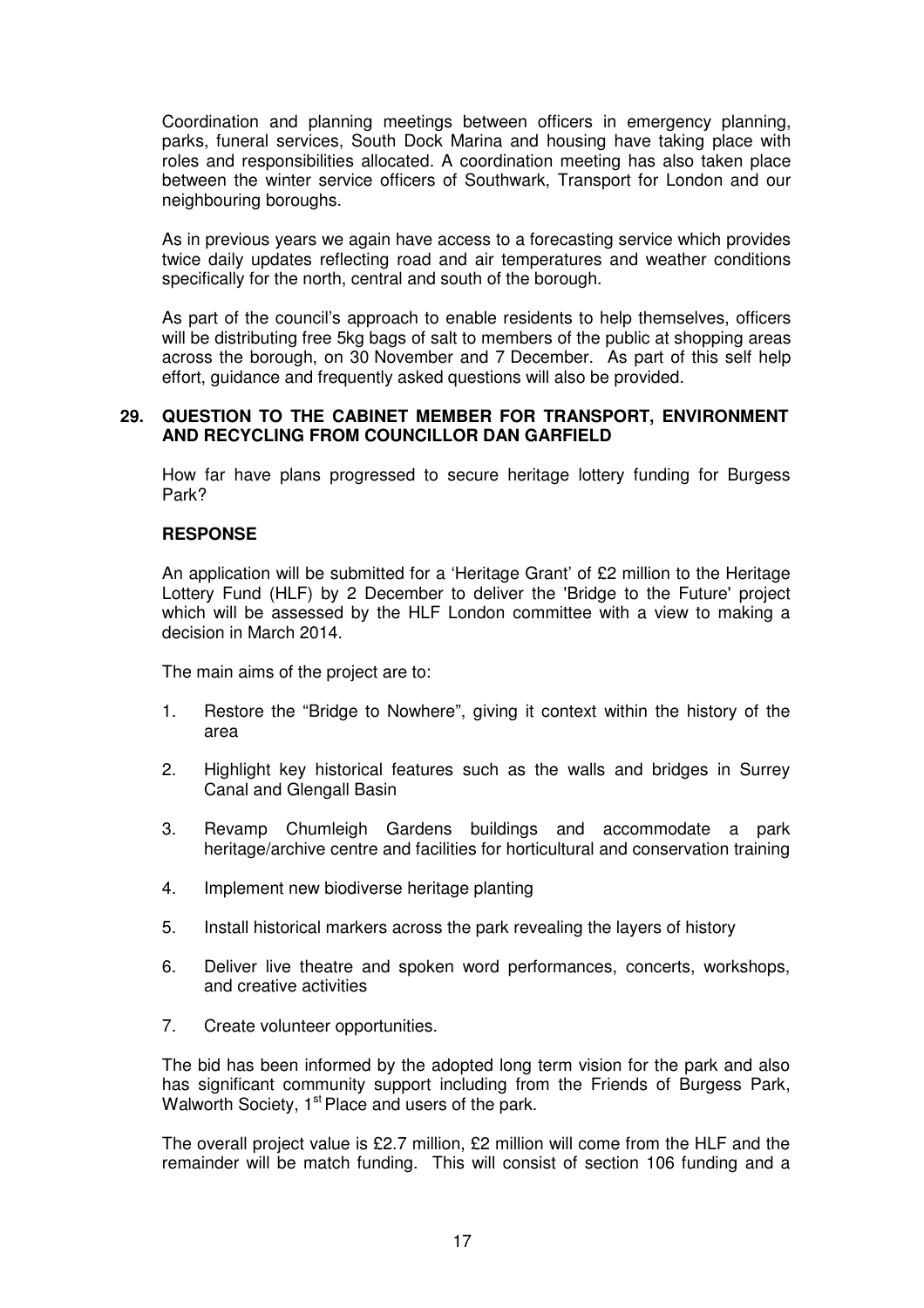small amount of 'in kind' funding (which is non cash match funding) which will come from staff and volunteer time to deliver the project.

We hope that the bid will be successful; further to a decision on the outcome of our application, detailed design work will be carried out next year and subject to further HLF approvals works will commence in 2015.

### **30. QUESTION TO THE CABINET MEMBER FOR TRANSPORT, ENVIRONMENT AND RECYCLING FROM COUNCILLOR JAMES BARBER**

Considering the 2008 Transport Research Laboratories research "The effectiveness of speed indicator devices on reducing speeds in London" found that speed indication devices on average reduce traffic speeds by 1.4mph and their 2000 report "the effects of drivers' speed on the frequency of road accidents" concluded that 1mph reduction in average speed reduced crashes by 5.6%, why have officers banned speed indication devices, blocking their deployment?

### **RESPONSE**

Historically Southwark have implemented speed indication devices (SIDs) at fixed sites with limited speed reduction results and had notable maintenance issues.

The 2008 Transport Research Laboratory – 'The effectiveness of speed indication devices on reducing vehicle speeds in London' did find that SIDs on average reduce speeds by 1.4 miles per hour, however, the report also highlighted:

- The SID was most effective in the first week with significant reduction in effectiveness during week two
- SIDs should remain at each site for at least two weeks but no longer than three weeks
- Once the SID is removed there is little or no residual effect on vehicles speeds
- They should be moved regularly with a reasonable gap before returning in order that drivers forget about the previous installation.

Given that for SIDs to be effective they are required to be re-sited every 2 to 3 weeks, require electrical connections and often have to be erected on their own pole due to their size, this appears to create significant street clutter and there is a significant administrative burden and revenue cost in arranging the regular moving and reinstallation. Officers are therefore unconvinced that fixed SIDs are a cost effective speed reduction tool, unless regularly moved. There is also significant revenue cost associated with their installation and monitoring; costs which would also need to be covered by any bid made towards their use.

#### **31. QUESTION TO THE CABINET MEMBER FOR TRANSPORT, ENVIRONMENT AND RECYCLING FROM COUNCILLOR GEOFFREY THORNTON**

Please provide a detailed breakdown of the council's capital and revenue spending on cycling in each of the last three financial years (2011/12; 2012/13 and 2013/14 to date)?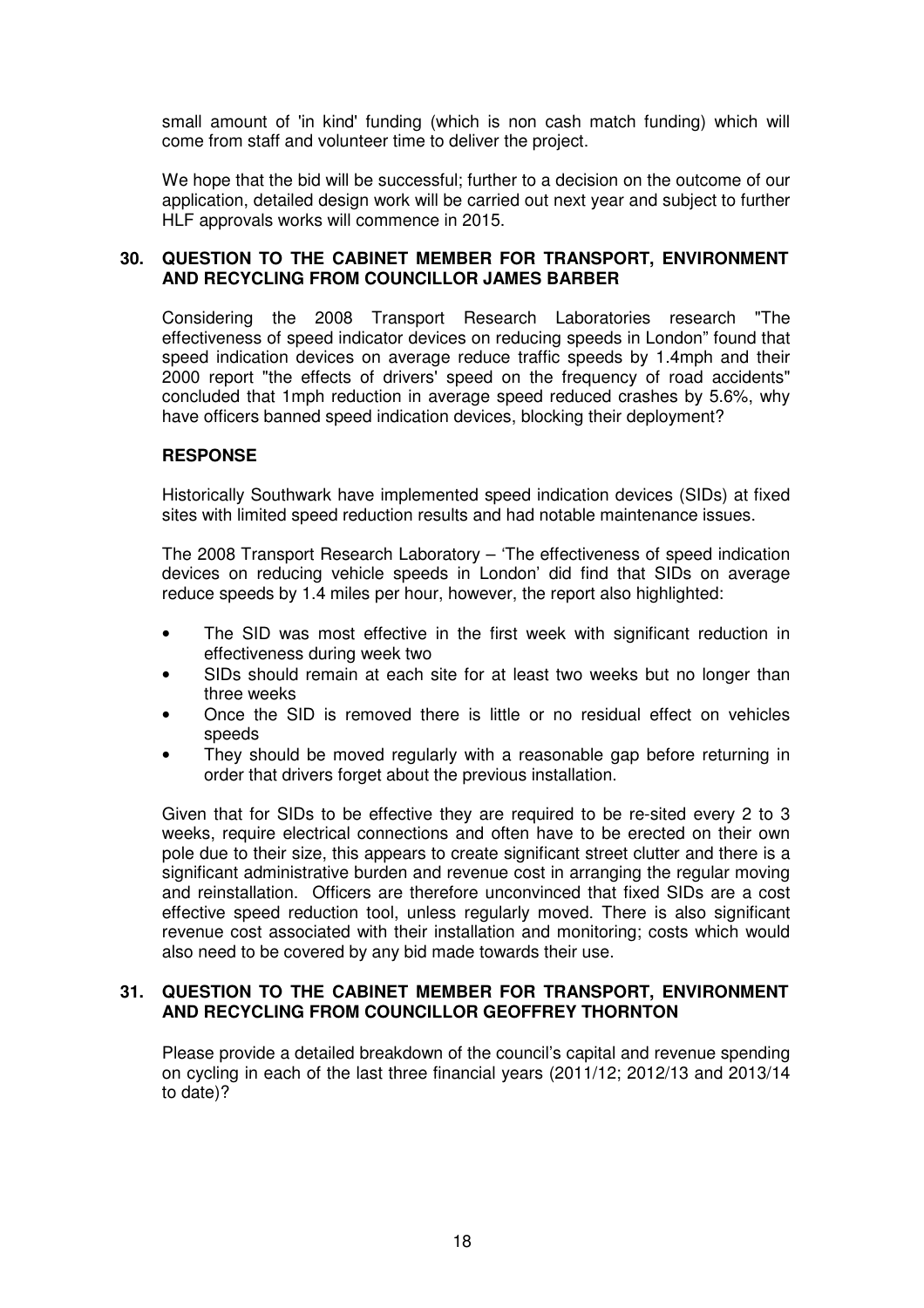# **RESPONSE**

We have considered funding spent on cycling from the following sources; Transport for London, council and section 106 for both environment and planning and broken that down by revenue and capital as requested.

We cannot guarantee that this is the full extent of funding spent on cycling as other departments may have spent funding on cycling schemes. It is also very difficult to assess the exact amount spent on cycling, especially as some cycling elements are delivered as part of wider projects.

| Transport       | <b>Financial Year</b>                 |            |          |  |  |
|-----------------|---------------------------------------|------------|----------|--|--|
| <b>Planning</b> | 2013/14 to date<br>2011/12<br>2012/13 |            |          |  |  |
| Revenue         | £201.367                              | £174.265   | £199.191 |  |  |
| Capital         | £358,006                              | £989,513   | £19.989  |  |  |
| Total           | £559,373                              | £1,163,778 | £219,180 |  |  |

|                    | <b>Financial Year</b> |          |                 |
|--------------------|-----------------------|----------|-----------------|
| <b>Environment</b> | 2011/12               | 2012/13  | 2013/14 to date |
| Revenue            | £0                    | £0       | £Ω              |
| Capital            | £11,855               | £207,889 | £34,100         |
| Total              | £11,855               | £207,889 | £34,100         |

|                 | <b>Financial Year</b> |            |                 |
|-----------------|-----------------------|------------|-----------------|
| <b>Combined</b> | 2011/12               | 2012/13    | 2013/14 to date |
| Revenue         | £201,367              | £174,265   | £199,191        |
| Capital         | £369,861              | £1,197,402 | £54.089         |
| Total           | £571,228              | £1,371,667 | £253,280        |

| <b>Combined and</b> |          | <b>Financial Year</b> |                 |  |
|---------------------|----------|-----------------------|-----------------|--|
| rounded             | 2011/12  | 2012/13               | 2013/14 to date |  |
| Revenue             | £201.000 | £174.000              | £199,000        |  |
| Capital             | £370,000 | £1.197.000            | £54,000         |  |
| Total               | £570,000 | £1,372,000            | £253,000        |  |

#### **32. QUESTION TO THE CABINET MEMBER FOR TRANSPORT, ENVIRONMENT AND RECYCLING FROM COUNCILLOR NICK STANTON**

How many streetlights are currently broken in Southwark? How many of these have been broken for more than 3 months? What is the average time to fix a broken street light?

### **RESPONSE**

At the time of writing, 149 (0.87%) of the borough's 17,052 street lights are out of lighting. Of the 149 which are out of lighting 12 (0.07%) have been broken for more than three months, five of which require a repair by UK Power Networks and seven require delivery of a component.

The average time to fix a broken street light as at the end of October is 4.08 days.

It should however be noted that breakdowns fluctuate throughout the year, e.g. the figure for June was 2.82 days, whereas the figure for July was 5.04 days.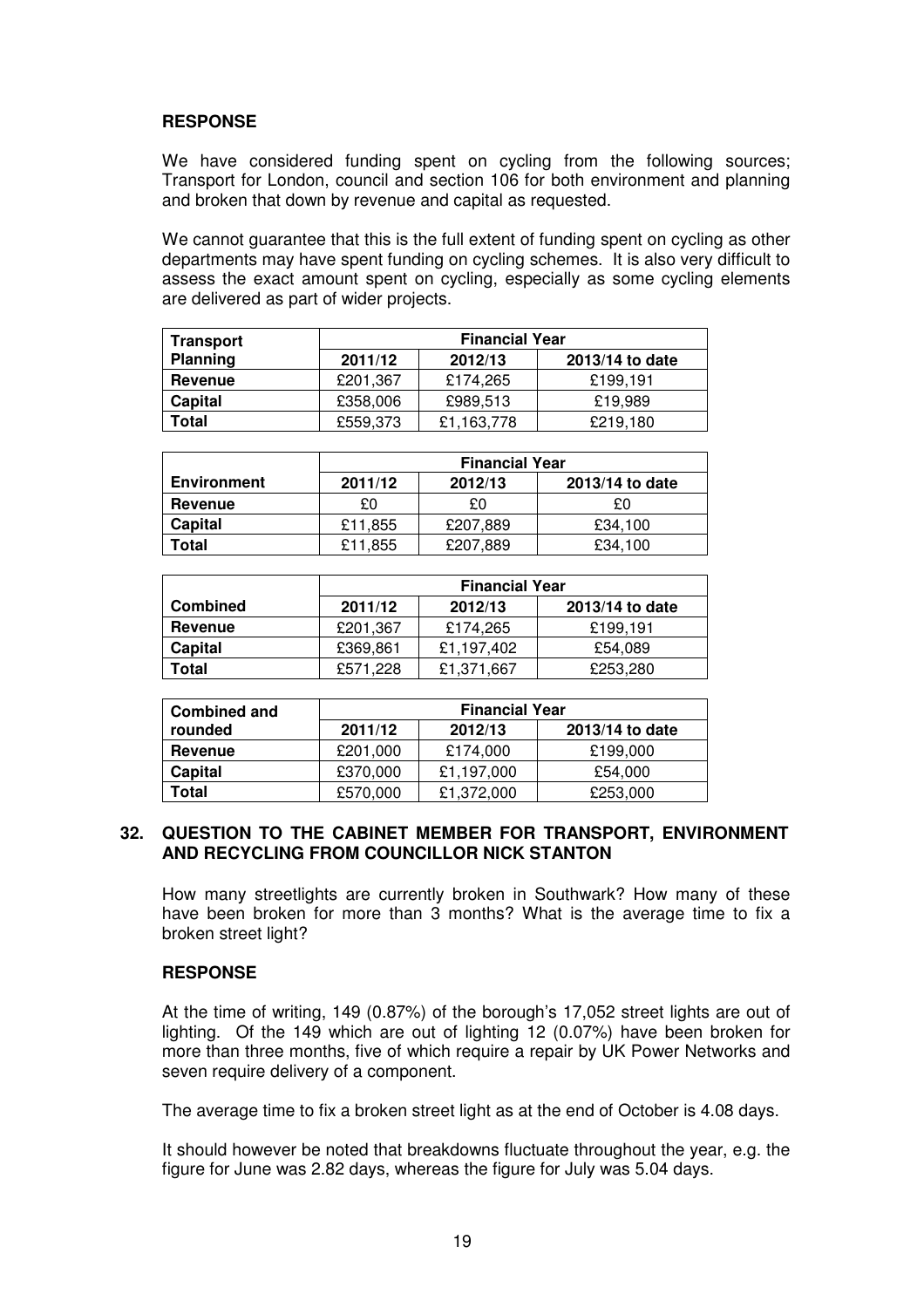The trend in the variance in percentage of lights working is 0.03% across three full financial years and likely to improve very slightly this year.

|                                                                           | 2010-2011   | 2011-2012 | 2012-2013   |
|---------------------------------------------------------------------------|-------------|-----------|-------------|
| Average percentage of street<br>lights working as planned                 | 99.61%      | 99.59%    | 99.58%      |
| number of<br>days<br>Average<br>taken to repair street lighting<br>faults | $2.94$ days | 3.67 days | $3.26$ days |

### **33. QUESTION TO THE CABINET MEMBER FOR TRANSPORT, ENVIRONMENT AND RECYCLING FROM COUNCILLOR ROBIN CROOKSHANK-HILTON**

Now that the Barbara Hepworth replacement sculpture has been awarded for Dulwich Park, please provide a price comparison of all four artworks shortlisted for the project. How much insurance money remains left over from the previous statue, and what will this money be used for?

# **RESPONSE**

The Hepworth insurance money was ring-fenced for the new Dulwich art commission. All four shortlisted artists were given the same budget to work within, as is best practice for public art competitions. The artworks would need to be deliverable within the budget and this was made clear throughout, both to the public and to the artists. It is commercially sensitive to provide any further breakdown in detail regarding how the artists were to utilise that budget and particularly now that a final commission has been chosen.

Now that we have reached the final stage of the project there are other associated costs to the sculpture being commissioned such as a public engagement programme, launch and communications all of these had funding allocated to them at the outset of the project as agreed by the steering group. In addition to this there are some responses that we are awaiting that will impact on the use of certain areas of the budget which were forecast, for example we are awaiting a response from our insurers. Therefore we cannot yet comment upon whether or not there will be any budget remaining at this stage

### **34. QUESTION TO THE CABINET MEMBER FOR TRANSPORT, ENVIRONMENT AND RECYCLING FROM COUNCILLOR MARK GETTLESON**

When will the signage be amended on Kipling Street? Will the cabinet member consider not issuing any more fines until the signage has been amended and will he consider annulling the fines already issued?

### **RESPONSE**

The signs at Kipling Street were changed from no motor vehicle access signs to no entry except pedal cyclists signs on 30 October 2013. Enforcement has restarted as of 17 November 2013, with warning notices being issued to vehicles driving in contravention.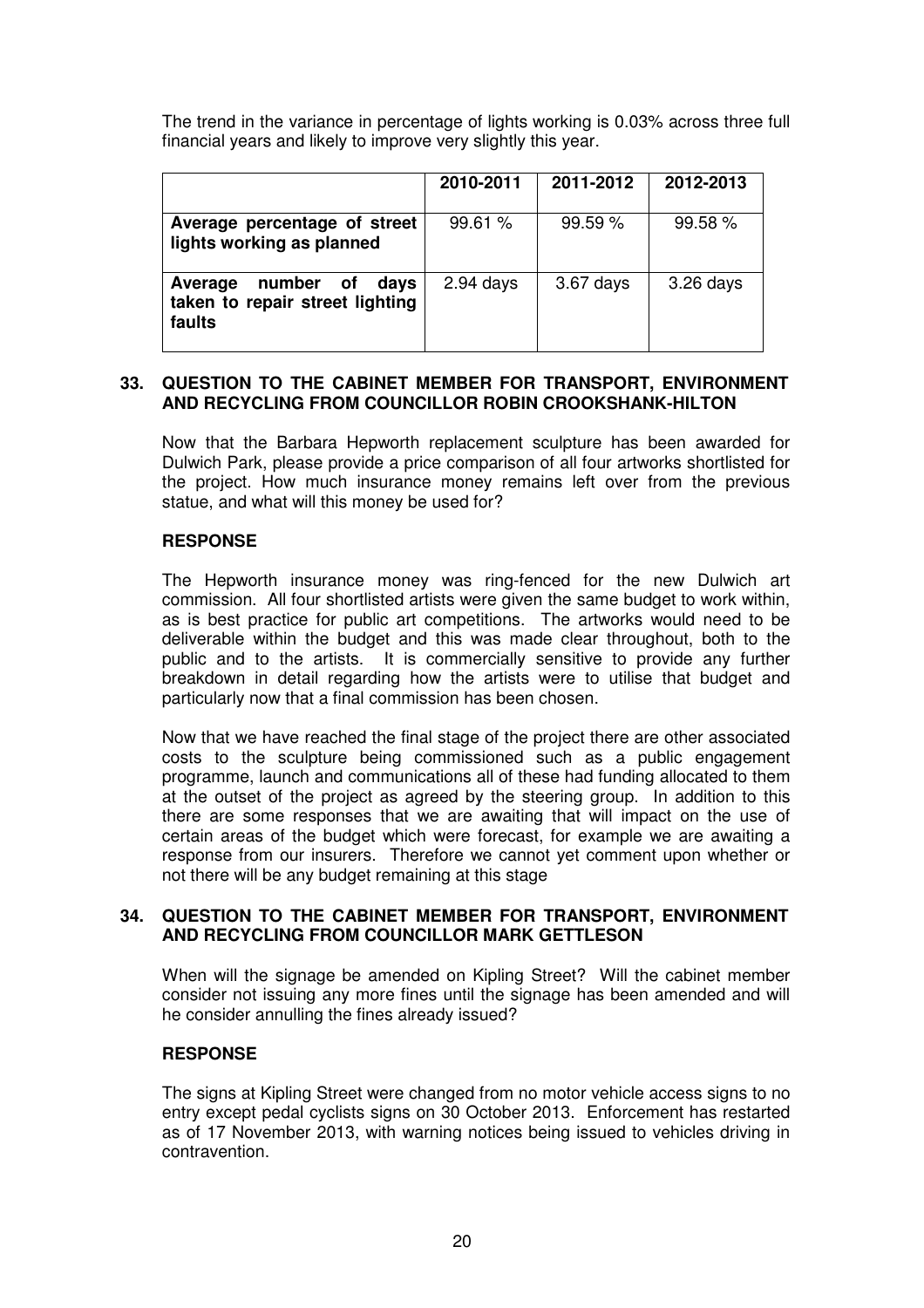# **35. QUESTION TO THE DEPUTY LEADER AND CABINET MEMBER FOR HOUSING MANAGEMENT FROM COUNCILLOR ANDY SIMMONS**

Can the cabinet member give an update on the progress of the new annual tenancy checks?

### **RESPONSE**

The housing operations team has been set a challenging performance target to visit 100% of our tenants this year.

Performance in 2013/14 has been encouraging so far. At the end of October 2013, 56% of our tenancy visits had been carried out. Officers are achieving this level of success working with colleagues across the council to maximise opportunities for joint visits, such as with our gas contractors.

If officers suspect illegal occupation they take swift action. To September 2013, 69 properties have been recovered thanks to intelligence referred to the special investigation team from resident officers and 55 properties have been recovered by the actions of resident officers alone. In addition prevention measures have stopped illegal/fraudulent activity in 30 cases so far this year.

So far in 2013/14 we estimate at least an increase of 300 referrals to colleagues in maintenance and compliance as a direct result of tenancy visits, including six referrals to our disrepair team.

134 hoarding cases have also been identified. Once he or she is located, officers of the social care and environmental health departments work in unison to clear the property as quickly as possible. We work with the tenant to ensure a long term positive outcome.

156 flags relating to vulnerability of the tenant have been added to our systems, ensuring we know and take into account the needs of our tenants.

Before the welfare reform changes became live earlier this year 3,300 tenancy visits were prioritised for those who were going to be affected by the size criteria. 300 tenancy visits were prioritised for those affected by the benefit cap. Officers continue to work with colleagues in housing options to provide support to those affected by welfare reform.

#### **36. QUESTION TO THE DEPUTY LEADER AND CABINET MEMBER FOR HOUSING MANAGEMENT FROM COUNCILLOR RENATA HAMVAS**

Can the cabinet member outline the detail of the new lettings policy?

#### **RESPONSE**

Our new lettings policy has been drafted following extensive consultation with local stakeholders including residents groups, housing associations, the Citizens Advice Bureau and other voluntary sector groups.

It aims to be clear and easy to understand and incorporates best practice from other local authority schemes nationally and deals with some anomalies in the existing scheme.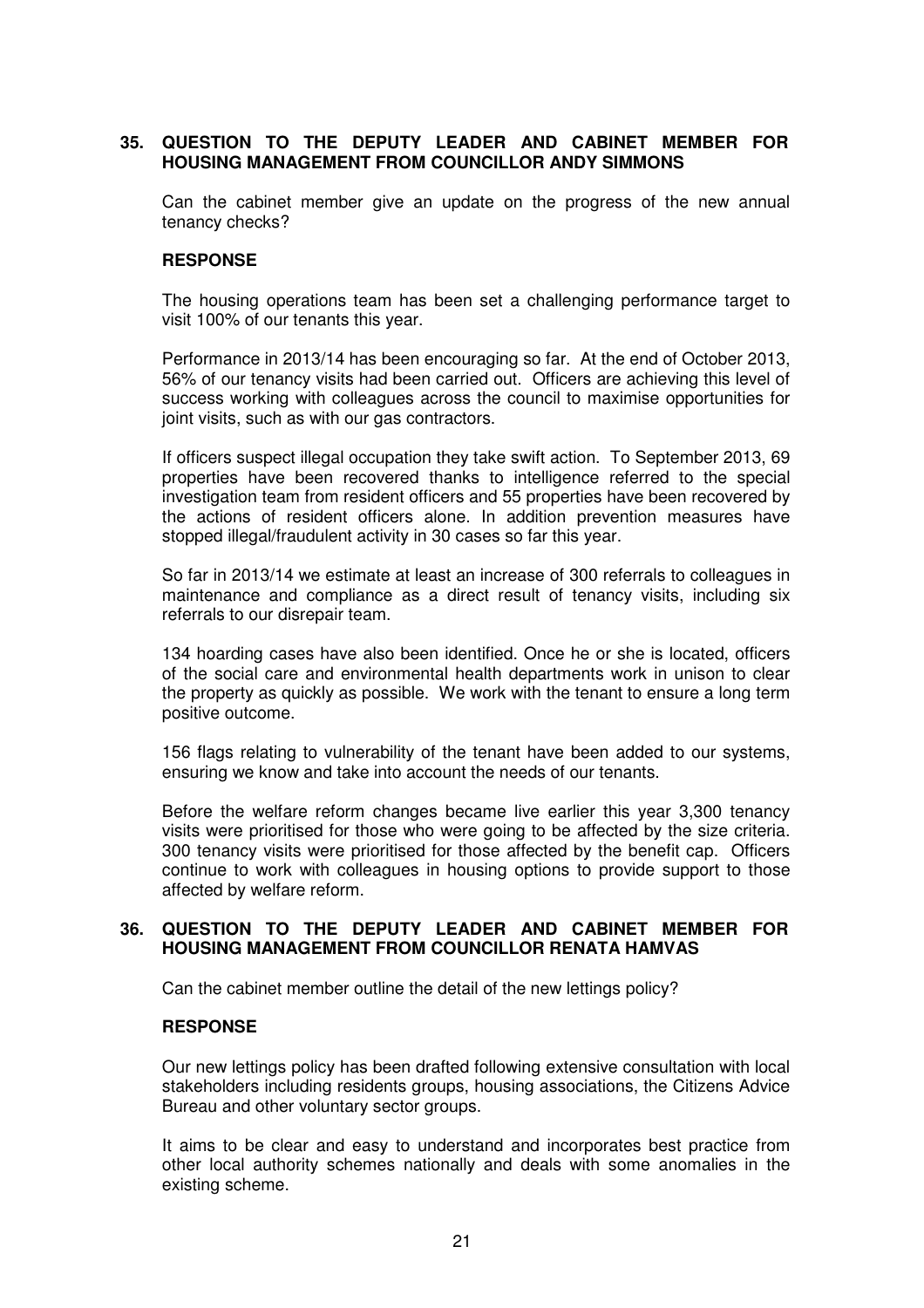The principles of the proposed housing allocations scheme are as follows:

- A five year local residency qualification before a customer can join the housing register.
- Housing priority for applicants leaving the armed forces.
- Applicants may not be allowed to join the housing register if they have behaved poorly e.g. have rent arrears, a history of nuisance and annoyance or other anti-social behaviour.
- Applicants will not be allowed to join the housing register if they have deliberately worsened their own housing circumstances.
- Housing applications will be made by customers on-line, with or without assistance from officers.
- Anti-fraud checks will be carried out on all new applications and all offers for alternative accommodation.
- If an applicant fails to bid for alternative accommodation in a 12 month rolling programme they will be removed from the housing register.
- If a customer refuses three reasonable offers of alternative accommodation, they will be demoted to band 4 for their housing priority.
- Additional priority will be given to working households.
- Additional priority will be given to applicants that make a voluntary community contribution in Southwark.
- Under-occupiers affected by the spare room subsidy will be awarded the highest priority on the housing register.
- Tenants who have not complied with the terms of their tenancy agreement will be placed into band 4.
- Tenants who fail the pre-tenancy transfer inspection and where the property does not meet the lettable standard will not be placed onto the housing register.
- Southwark Council tenants who have a clear rent account, have not caused anti-social behaviour or nuisance and annoyance will be placed into band 2.
- Customers discharged from hospital will be placed into band 1, if the applicant's home no longer meets their housing needs.
- Applicants who undertake fostering and adoption will be placed into band 2.
- Homeless families will be placed into band 3.
- Homeless families re-housed into the private rented sector will also be placed into band 3.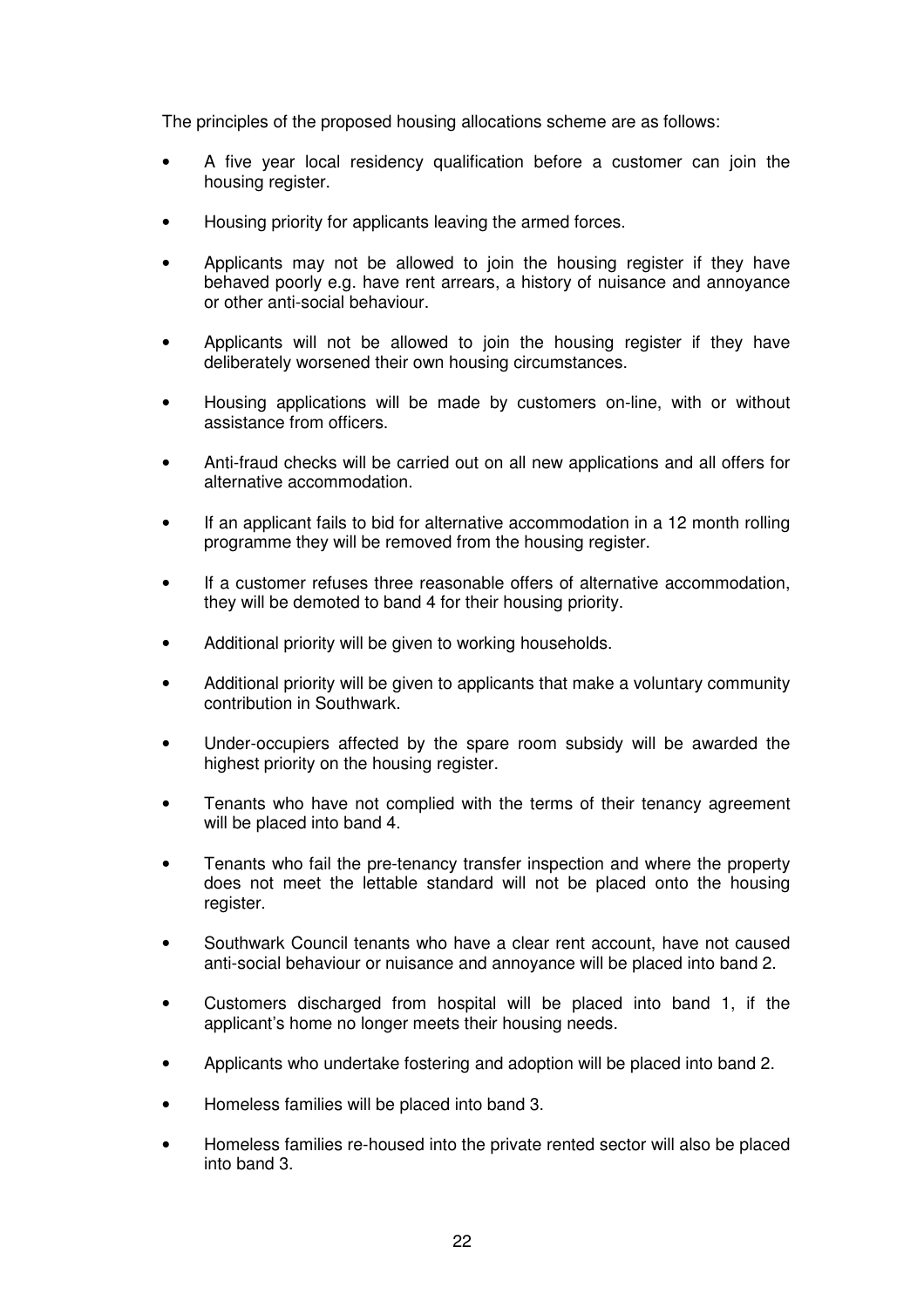The four priority needs bands remain.

### **37. QUESTION TO THE DEPUTY LEADER AND CABINET MEMBER FOR HOUSING MANAGEMENT FROM COUNCILLOR CHRIS BROWN**

Can the cabinet member list the new measures introduced to assist leaseholders?

### **RESPONSE**

The homeowner improvement plan consists of a variety of measures which are aimed at the homeowners of former right to buy properties, and which will either directly improve the service they receive from the council or address other issues related to home ownership. Some of the measures have already been introduced and others are in preparation.

- 1. The introduction of technical officers for communal repairs. These repairs are a major source of concern for leaseholders. By taking sole responsibility for delivering communal repairs the new team can ensure that a better communal repairs service is provided aimed at delivering homeowners' priorities such as: pre and post inspection; coding of expenditure; identification of insurable perils; clear specifications and consultation.
- 2. The continuing development of a facility for viewing service charge invoices, statements and breakdowns online. The ability to view 'real time' repairs information will particularly assist homeowners in conjunction with the technical officer posts noted above.
- 3. An increase of funding to enable an expansion of the existing Citizens Advice Bureau-run advice service for homeowners across the borough, increasing homeowners' opportunities to obtain independent advice.
- 4. The funding of an independently run resource and information centre for homeowners, backed by the Homeowners' Council and Leaseholder Association of Southwark 2000, and is again in line with the council's policy of enabling homeowner access to independent advice.
- 5. A review of the current arrears and collections process to ensure that the council's communications are 'customer focused'. This has already been largely completed, with input from elected members, council officers and homeowner representatives, and a report is due to be issued shortly.
- 6. A re-write and update of the homeowners' guide, a document provided to all homeowners to advise them of their rights and responsibilities, to take account of recent legislative and administrative changes.

The improvement plan also features three key policy items:

- a) The first is a commitment to investigate and develop a one-time offer to homeowners of a lease on fixed service charge terms, giving both homeowners and the council a degree of financial certainty in the future.
- b) The second is a refresh of the buy back policy, providing funds to purchase back properties from homeowners who are no longer able to afford owner occupation.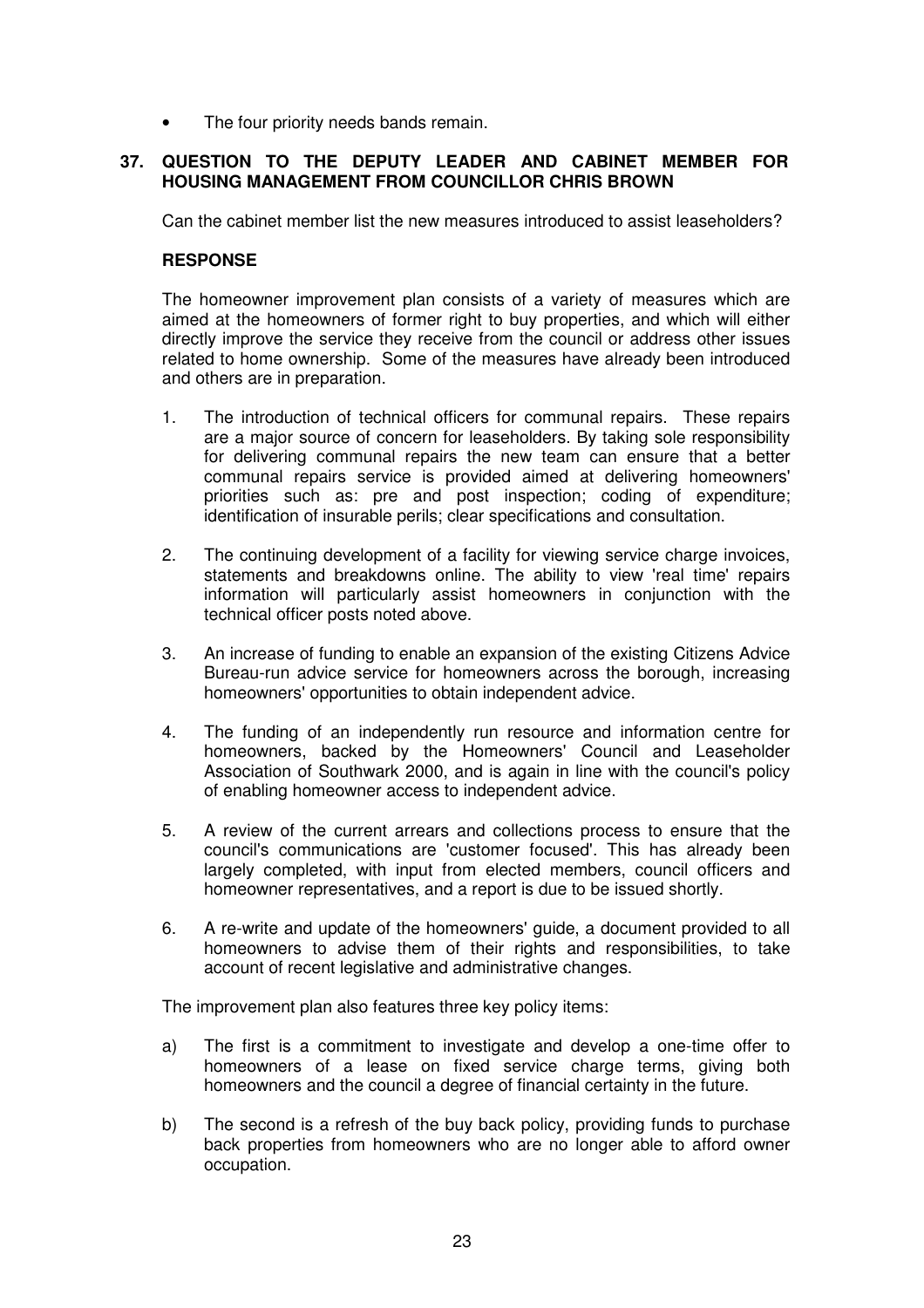c) The last is a policy of offering leaseholders in certain blocks where all flats have been sold the opportunity to purchase the freehold at a discount.

Taken together these measures should address a number of long standing issues raised by homeowners and will result in substantially improved services to them.

### **38. QUESTION TO THE DEPUTY LEADER AND CABINET MEMBER FOR HOUSING MANAGEMENT FROM COUNCILLOR KEVIN AHERN**

Can the cabinet member inform the assembly of how many illegal sub-lets have been identified and recovered?

### **RESPONSE**

To demonstrate how serious we regard the issue of illegal sub-lets an ambitious target of recovering 500 properties has been set for 2013-14. This is as a result of the success of 2012-13 where 322 properties were recovered.

By the end of October 2013, the department has recovered 210 properties. The specialist team dealing with tenancy fraud received over 700 allegations of subletting since April 2013. Resident services officers reported in October 2013 162 known cases of unauthorised occupancy.

The special investigations team has seen a marked increase in the number of referrals and good leads received in the last six months due to:

- Increased promotion of the central team's hotline and inbox by presentations to area forums, tenant management organisations and the customer contact centre.
- Right to buy: there are in excess of 1,000 right to buy applications currently being processed due to the increase in discount available which is now £100,000. The special investigations team is reviewing all applications awaiting completion to ensure that they are genuine and as a result three properties have been recovered and eight fraudulent right to buy applications have been stopped.
- Increase in resident services officers identifying suspected non-occupation and illegal occupation through planned tenancy check visits and estate blitzes out of hours.

|           | <b>Number of properties recovered</b> |
|-----------|---------------------------------------|
| 2013-2014 | $210*$                                |
| 2012-2013 | 322                                   |
| 2011-2012 | 200                                   |
| 2010-2011 | 199                                   |
| 2009-2010 | 98                                    |

The table below shows the trend of recovery since 2009/10:

\* To October 2013.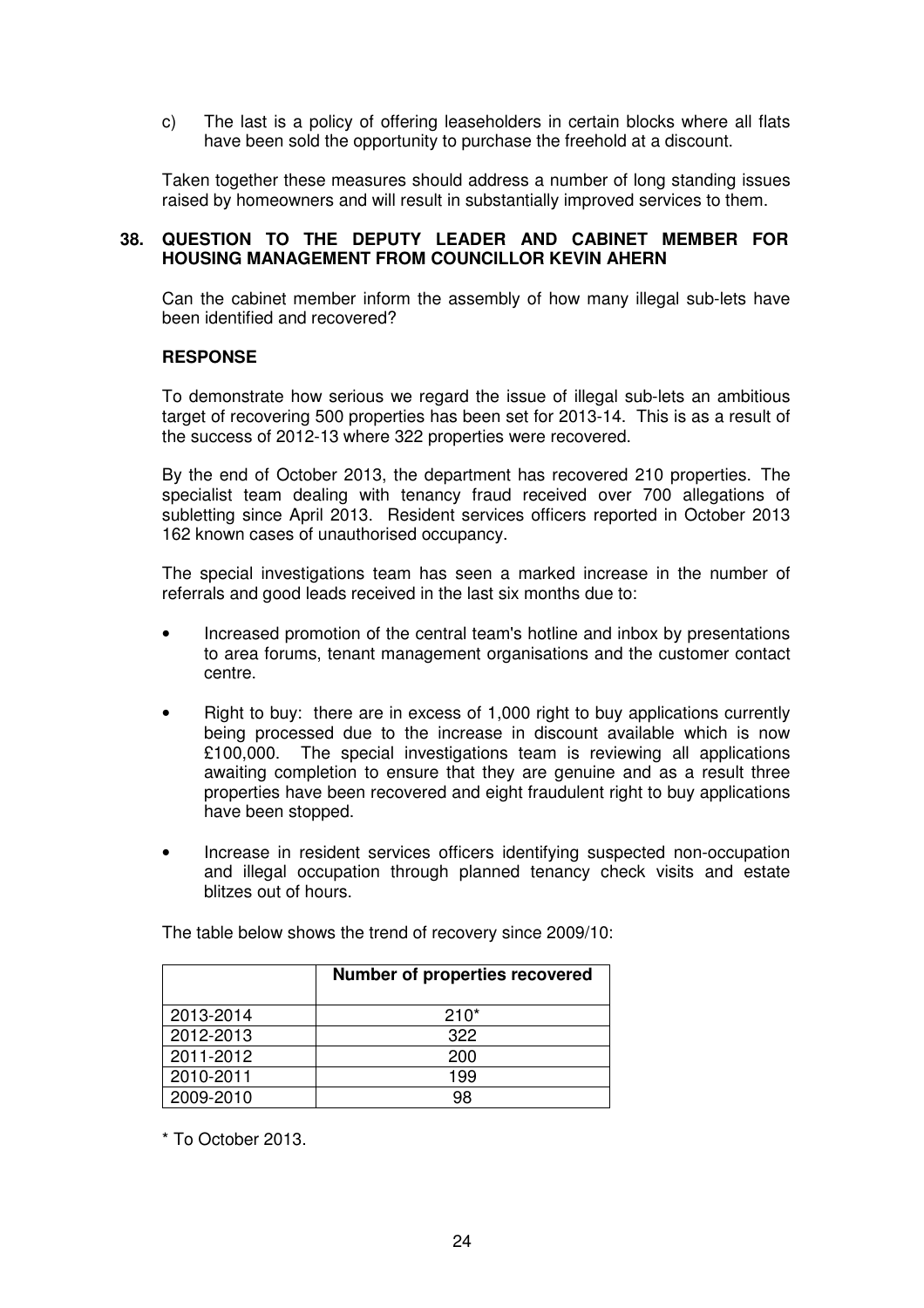### **39. QUESTION TO THE DEPUTY LEADER AND CABINET MEMBER FOR HOUSING MANAGEMENT FROM COUNCILLOR PODDY CLARK**

What is the council's policy on repairs to council homes affected by leaks from neighbouring leasehold properties? As the landlord, what specific steps does the council take to hold the leaseholder responsible for damages to its properties? Will the cabinet member commit to repair all ceilings damaged by leaks from neighbouring leasehold properties?

# **RESPONSE**

There is not one uniform process or procedure as each case needs to be managed on an individual basis and no procedure can cover every eventuality. Equally a set procedure would remove any element of discretion.

Primarily, the lease is the fundamental tool for enforcement and control of leaks being caused within a leasehold property.

In regards to repairing all damage caused to council homes by leaks from neighbouring leasehold properties, we will take the relevant action for each case, following the appropriate procedures outlined above, which may include enforcement action.

# **40. QUESTION TO THE DEPUTY LEADER AND CABINET MEMBER FOR HOUSING MANAGEMENT FROM COUNCILLOR DENISE CAPSTICK**

How many applications have been made for arbitration in each of the last three years (2011/12, 2012/13 and 2013/14)? Of those cases heard by arbitration, what number of cases failed to receive a written judgement within 30 days of the hearing? What is the longest length of time a case has remained open before arbitration in each of the last three years?

### **RESPONSE**

|           | <b>Applications received</b> |  |
|-----------|------------------------------|--|
| 2010-2011 | 167                          |  |
| 2011-2012 | 115                          |  |
| 2012-2013 | 108                          |  |
| 2013-2014 | 58 (to date)                 |  |

The number of cases which failed to receive a written judgment with 30 days of the hearing is not currently being recorded. The service will begin recording the time it takes to issue a written judgement following a tribunal hearing from this month. However written judgments rarely take longer than 30 days to be issued and if they do, all parties to the hearing will be kept informed of the likelihood of delay and be provided with an explanation.

What is the longest length of time a case has remained open before arbitration in each of the last three years?

The service began measuring time taken for arbitration from April this year. There is a target to schedule the first hearing within 30 working days of receipt in 90% of all new cases. The half yearly figures to October show that 100% of new cases met this target.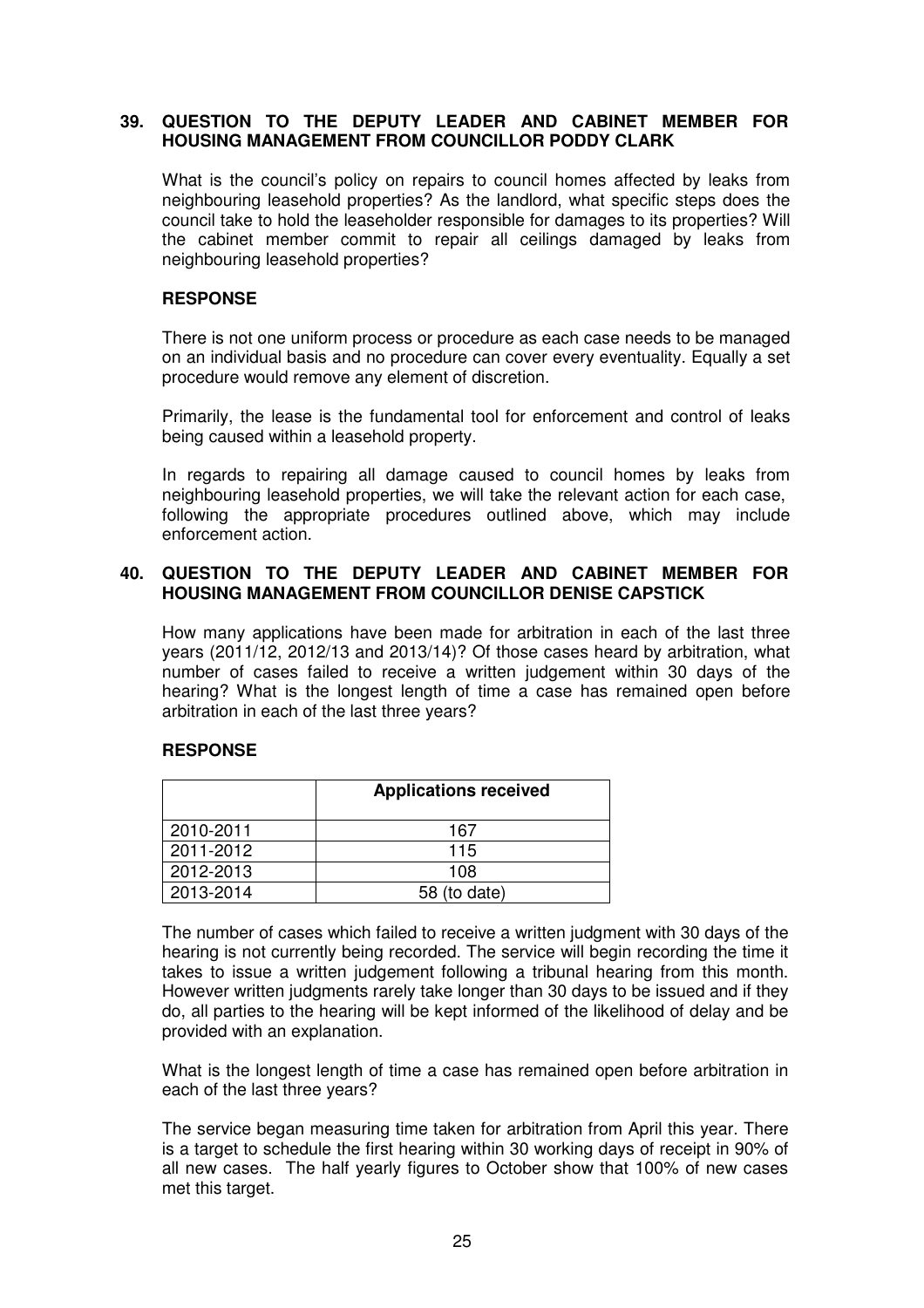# **41. QUESTION TO THE DEPUTY LEADER AND CABINET MEMBER FOR HOUSING MANAGEMENT FROM COUNCILLOR WILMA NELSON**

Of the 7,330 leaseholders who were asked to pay additional service charges in the latest rebalancing, what was the largest amount invoiced? Of the 4,815 leaseholders who received a credit note, what was the largest amount refunded? What was the largest difference between the estimated service charge and final service charge?

### **RESPONSE**

The largest amount invoiced is £4,381.00, the largest amount refunded was £1,083.17 and the largest difference between the estimated service charge and final service charge is £4,381,00.

### **42. QUESTION TO THE CABINET MEMBER FOR FINANCE, RESOURCES AND COMMUNITY SAFETY FROM COUNCILLOR MICHAEL BUKOLA**

What incidents of data loss or other data breaches has the council reported to the Information Commissioner's Office in the past two years? For each case, please give a description of the data affected including how many records were affected.

# **RESPONSE**

In the past two years one data breach was reported to the Information Commissioner's Office (ICO). The breach reported involved the loss of a bag containing a data listing which included a list of 982 Southwark clients. Southwark self reported to the ICO, fully investigated the breach and reported the outcome of our internal investigation to the ICO who chose to take no further action.

### **43. QUESTION TO THE CABINET MEMBER FOR FINANCE, RESOURCES AND COMMUNITY SAFETY FROM COUNCILLOR TIM MCNALLY**

How many a) formal disciplinary notices and b) dismissals have been issued to council staff in the past 12 months for misuse of social media and internet and for what reason in each case?

### **RESPONSE**

- a) None.
- b) None.

#### **44. QUESTION TO THE CABINET MEMBER FOR FINANCE, RESOURCES AND COMMUNITY SAFETY FROM COUNCILLOR JONATHAN MITCHELL**

How much has the council spent on bailiffs in each of the last three financial years (2011/12; 2012/13 and 2013/14 to date)? How many times have bailiffs been used in each of these years (broken down by reason for intervention)?

#### **RESPONSE**

The council has a framework contract for bailiff services with four providers. The framework relates to services provided for parking, council tax and business rates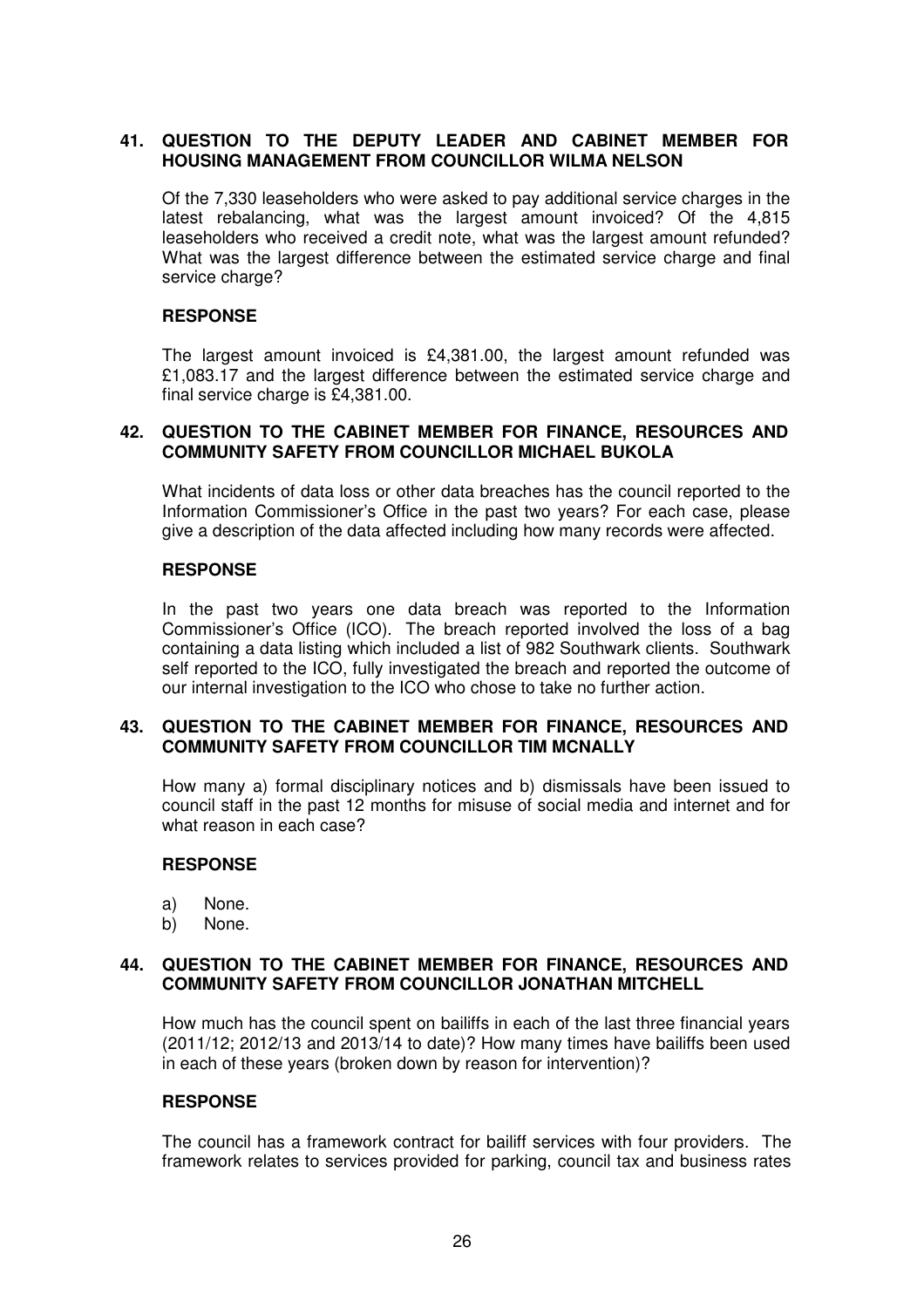debts. Fees in relation to collection for the outstanding amounts are payable by the debtors and there is no handling/contract fee payable by the council.

### **Council tax**

| <b>Instructed</b><br>(value) | Liability<br>orders |
|------------------------------|---------------------|
| 2013/14   £8,921,319.69      | 11,304              |
| 2012/13 £10,497,571.81       | 14,301              |
| 2011/12 £23,461,346.06       | 32,880              |

#### **Business rates**

| <b>Instructed</b><br>(value) | Liability<br>orders |
|------------------------------|---------------------|
| 2013/14 £4,197,615.11        | 865                 |
| 2012/13 £10,391,163.61       | 2,203               |
| 2011/12 £9,637,172.14        | 1,753               |

#### **Parking (penalty charge notices)**

|         | <b>Penalty charge</b><br>notices |
|---------|----------------------------------|
| 2013/14 | 5,766                            |
| 2012/13 | 14,727                           |
| 2011/12 | 14,080                           |

#### **45. QUESTION TO THE CABINET MEMBER FOR FINANCE, RESOURCES AND COMMUNITY SAFETY FROM COUNCILLOR LINDA MANCHESTER**

Of the total, what number of freedom of information (FOI) requests does the council issue a final response to within the statutory time limit of 20 working days? For what percentage of responses was an extension period requested? How many complaints has the council received about its handling of FOI requests in each of the last three years?

### **RESPONSE**

#### **Of the total, what number of freedom of information (FOI) requests does the council issue a final response to within the statutory time limit of 20 working days?**

2011/12 – 961 out of 1,656 2012/13 – 1,071 out of 1,556.

These figures represent the cases where a final response was issued within 20 working days of receipt of the request, but do not take account of any cases where the clock was stopped (for example, where clarification of the request is sought). Including those cases where the clock was stopped but where the final response was still issued within 20 working days overall brings the totals to 991 and 1,091 for 2011/12 and 2012/13 respectively.

### **For what percentage of responses was an extension period requested?**

 $2011/12 - 1.8%$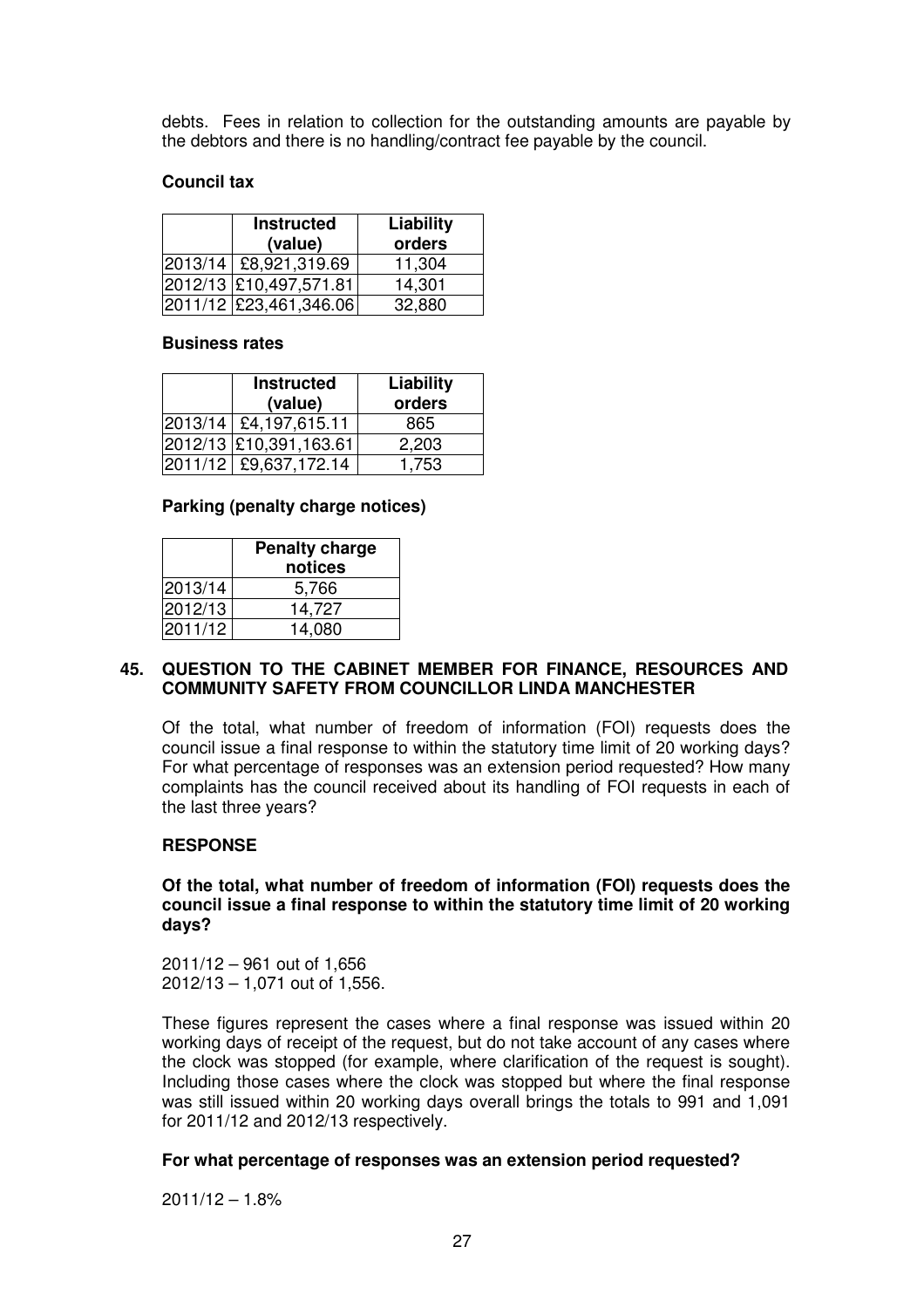$2012/13 - 2.5%$ 

**How many complaints has the council received about its handling of FOI requests in each of the last three years?** (N.B. answer provided for previous two years as per 'notes' above)

Taking both requests for an internal review of an FOI response and stage 1 complaints:

|         | Internal review request | Stage 1 complaint |
|---------|-------------------------|-------------------|
| 2011/12 | 50                      |                   |
| 2012/13 | 50                      |                   |

All responses are subject to resources being available and other priorities being dealt with by service managers required to complete or coordinate any response.

FOI requests come from many different sources ranging from interested residents and local businesses to commercial enterprises seeking commercial information. The council is required to respond to all FOI requests on the same basis.

### **46. QUESTION TO THE CABINET MEMBER FOR CULTURE, LEISURE, SPORT AND VOLUNTEERING FROM COUNCILLOR NICK DOLEZAL**

Following the success of the recent awards presentation at Canada Water library for the Olympic programmes, what are the council's plans for 2014 to ensure we sustain our Olympic legacy?

### **RESPONSE**

The young people's celebration event was a wonderful celebration, with the presence of a representative from the Brazilian Embassy in attendance. We exchanged flags and gave our best wishes to Brazil, host country of the Olympics in 2017.

The council's plan for 2014 started in 2011. We have invested £2 million in Olympic legacy projects which will benefit local people and contribute to improved health and well being in the borough. Most of these are now completed and in use. Completed projects include:

- Camberwell Leisure Centre Jubilee Hall
- Herne Hill velodrome
- Burgess Park BMX track
- Homestall Road grass pitches
- Trinity games area in Camberwell
- The Bethwin playground.

The Peckham Rye project is in phase two of completion and will include the reprovision of changing rooms is part of a wider programme of improvements to the park which will be delivered over the next year.

Work on Southwark Park athletics track has commenced and a bid to the capital programme for funding to upgrade and bring the pavilion back into use is being submitted as part of the capital refresh report in January. This will ensure our legacy will go on way beyond 2014 and continue the work of the Olympic Legacy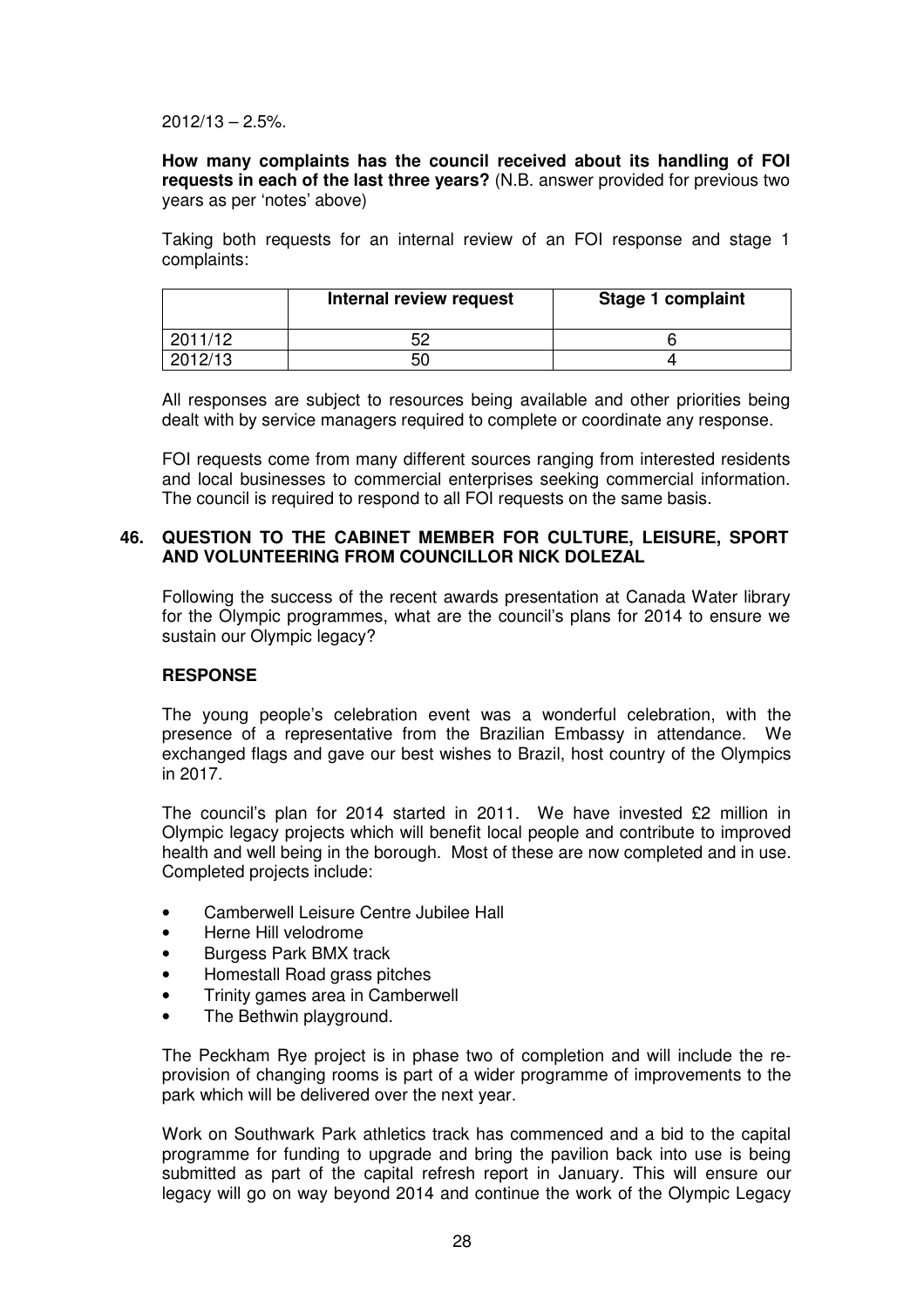Board to coordinate the council's work supporting volunteers working with the sport development team and ongoing work with young people.

The sport and physical activity strategy sets out an action plan to tackle inactivity and focus work with women, girls and people with disabilities and work to ensure as wide an access as possible through sport activity available in Southwark through the 'Get Active' website.

### **47. QUESTION TO THE CHAIR OF PLANNING COMMITTEE FROM COUNCILLOR COLUMBO BLANGO**

How many planning applications have been a) approved and b) refused by the council's three planning committees since 1 January 2012, broken down by ward and type of application?

### **RESPONSE**

The three committees which are referred to in the question were set up in May 2012, so I am providing details from this date.

A summary of the information is provided below:

\* Note the following abbreviations: CAC- conservation area consent, REG3- council's own application, FUL- full planning application and LBC- listed building consent.

| <b>Decision</b><br><b>Issued</b><br><b>Date</b> | <b>Decision</b> | <b>Application</b><br><b>Type</b> | <b>Committee</b><br><b>Name</b> | Ward           |
|-------------------------------------------------|-----------------|-----------------------------------|---------------------------------|----------------|
|                                                 |                 |                                   | Planning                        |                |
| 07/06/2012                                      | Granted         | REG3*                             | committee                       | Peckham Rye    |
|                                                 |                 |                                   | Planning sub-                   |                |
| 16/07/2012                                      | Granted         | FUL*                              | committee B                     | Village        |
|                                                 |                 |                                   | Planning sub-                   |                |
| 16/07/2012                                      | Granted         | <b>FUL</b>                        | committee B                     | Village        |
|                                                 |                 |                                   | Planning sub-                   |                |
| 23/07/2012                                      | Granted         | <b>FUL</b>                        | committee A                     | Camberwell     |
|                                                 |                 |                                   | Planning sub-                   |                |
| 23/07/2012                                      | Granted         | <b>FUL</b>                        | committee A                     | Cathedrals     |
|                                                 |                 |                                   | Planning sub-                   |                |
| 23/07/2012                                      | Granted         | <b>FUL</b>                        | committee A                     | Peckham Rye    |
|                                                 |                 |                                   | Planning sub-                   |                |
| 23/07/2012                                      | Granted         | <b>FUL</b>                        | committee A                     | <b>Dulwich</b> |
|                                                 |                 |                                   | Planning sub-                   |                |
| 23/07/2012                                      | Refused         | <b>FUL</b>                        | committee B                     | Grange         |
|                                                 |                 |                                   | Planning sub-                   |                |
| 01/08/2012                                      | Granted         | <b>FUL</b>                        | committee B                     | Peckham        |
|                                                 |                 |                                   | Planning sub-                   |                |
| 14/08/2012                                      | Refused         | <b>FUL</b>                        | committee A                     | Chaucer        |
|                                                 |                 |                                   | Planning sub-                   |                |
| 14/09/2012                                      | Granted         | <b>FUL</b>                        | committee B                     | Riverside      |
|                                                 |                 |                                   | Planning sub-                   |                |
| 14/09/2012                                      | Granted         | REG <sub>3</sub>                  | committee B                     | Peckham Rye    |
|                                                 |                 |                                   | Planning sub-                   |                |
| 14/09/2012                                      | Granted         | <b>FUL</b>                        | committee B                     | Village        |
| 14/09/2012                                      | Granted         | <b>FUL</b>                        | Planning sub-                   | Village        |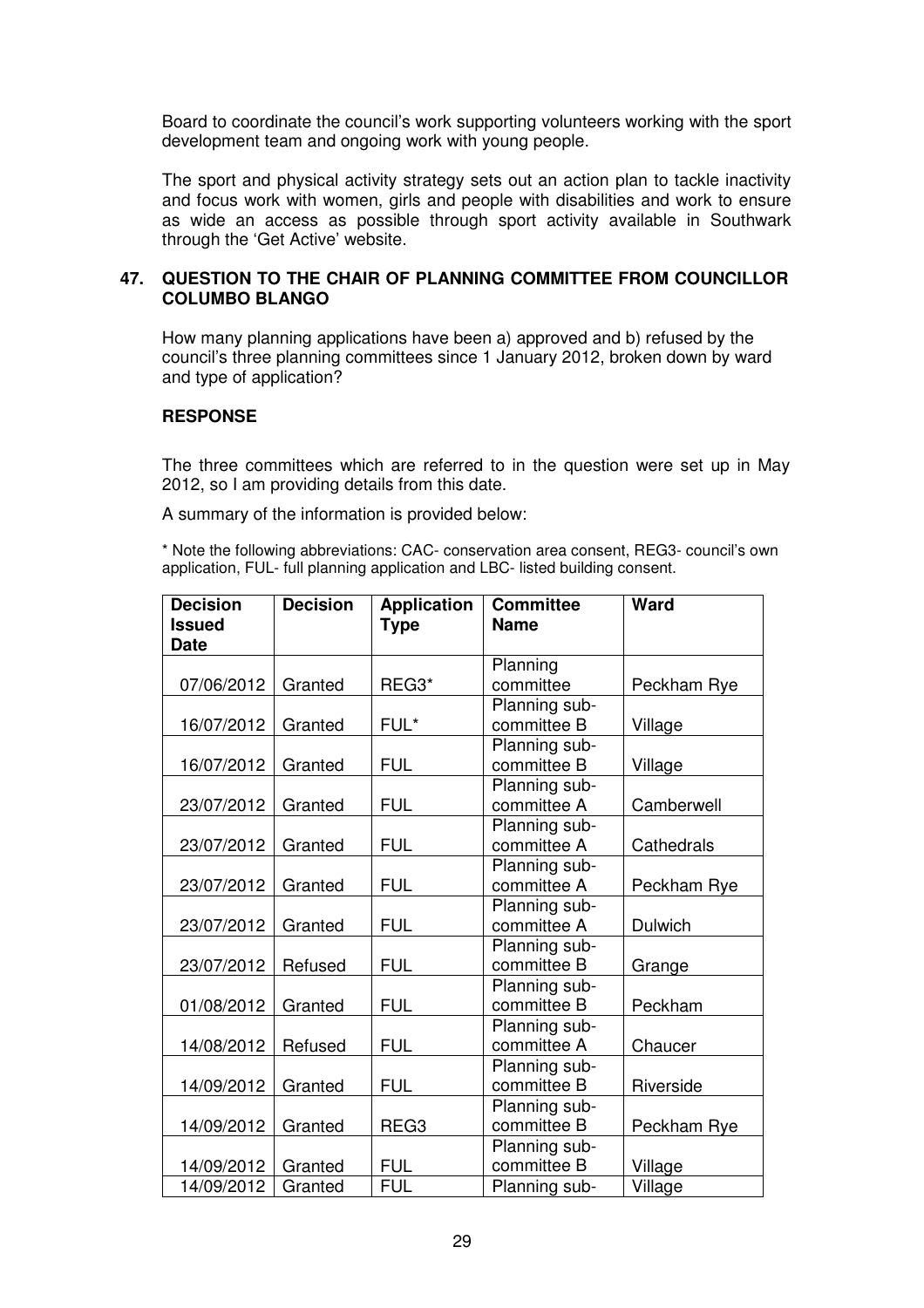| <b>Decision</b> | <b>Application</b><br><b>Type</b> | <b>Committee</b><br><b>Name</b> | Ward                                                                                                                                                                                                                                                                                                                                            |
|-----------------|-----------------------------------|---------------------------------|-------------------------------------------------------------------------------------------------------------------------------------------------------------------------------------------------------------------------------------------------------------------------------------------------------------------------------------------------|
|                 |                                   | committee B                     |                                                                                                                                                                                                                                                                                                                                                 |
| Granted         | <b>FUL</b>                        | Planning sub-<br>committee B    | Village                                                                                                                                                                                                                                                                                                                                         |
| Granted         | <b>FUL</b>                        | committee B                     | College                                                                                                                                                                                                                                                                                                                                         |
| Granted         | REG <sub>3</sub>                  | committee B                     | Peckham Rye                                                                                                                                                                                                                                                                                                                                     |
| Granted         | <b>FUL</b>                        | committee                       | Cathedrals                                                                                                                                                                                                                                                                                                                                      |
| Granted         | <b>FUL</b>                        | committee B                     | College                                                                                                                                                                                                                                                                                                                                         |
| Granted         | <b>FUL</b>                        | committee B                     | Cathedrals                                                                                                                                                                                                                                                                                                                                      |
| Granted         | CAC*                              | committee A                     | Riverside                                                                                                                                                                                                                                                                                                                                       |
| Granted         | <b>FUL</b>                        | committee A                     | College                                                                                                                                                                                                                                                                                                                                         |
| Granted         | <b>FUL</b>                        | committee                       | Village                                                                                                                                                                                                                                                                                                                                         |
| Granted         | <b>FUL</b>                        | committee                       | Village                                                                                                                                                                                                                                                                                                                                         |
| Refused         | <b>FUL</b>                        | committee A                     | Rotherhithe                                                                                                                                                                                                                                                                                                                                     |
| Granted         | <b>FUL</b>                        | committee B                     | East Dulwich                                                                                                                                                                                                                                                                                                                                    |
| Granted         | <b>FUL</b>                        | committee B                     | Peckham Rye                                                                                                                                                                                                                                                                                                                                     |
| Granted         | <b>FUL</b>                        | committee B                     | College                                                                                                                                                                                                                                                                                                                                         |
| Granted         | CAC                               | committee B                     | College                                                                                                                                                                                                                                                                                                                                         |
| Granted         | CAC                               | committee B                     | The Lane                                                                                                                                                                                                                                                                                                                                        |
| Granted         | LBC*                              | committee                       | Riverside                                                                                                                                                                                                                                                                                                                                       |
| Granted         | <b>FUL</b>                        | committee                       | E. Walworth                                                                                                                                                                                                                                                                                                                                     |
| Granted         | REG3                              | committee                       | S. Camberwell                                                                                                                                                                                                                                                                                                                                   |
| Granted         | REG <sub>3</sub>                  | Planning<br>committee           | Grange                                                                                                                                                                                                                                                                                                                                          |
| Granted         | <b>LBC</b>                        | committee                       | Village                                                                                                                                                                                                                                                                                                                                         |
| Granted         | CAC                               | Planning<br>committee           | Village                                                                                                                                                                                                                                                                                                                                         |
| Granted         | <b>FUL</b>                        | committee A                     | Village                                                                                                                                                                                                                                                                                                                                         |
| Granted         | <b>FUL</b>                        | committee A                     | <b>Brunswick Park</b><br><b>Brunswick Park</b>                                                                                                                                                                                                                                                                                                  |
|                 | Granted                           | CAC                             | Planning sub-<br>Planning sub-<br>Planning<br>Planning sub-<br>Planning sub-<br>Planning sub-<br>Planning sub-<br>Planning<br>Planning<br>Planning sub-<br>Planning sub-<br>Planning sub-<br>Planning sub-<br>Planning sub-<br>Planning sub-<br>Planning<br>Planning<br>Planning<br>Planning<br>Planning sub-<br>Planning sub-<br>Planning sub- |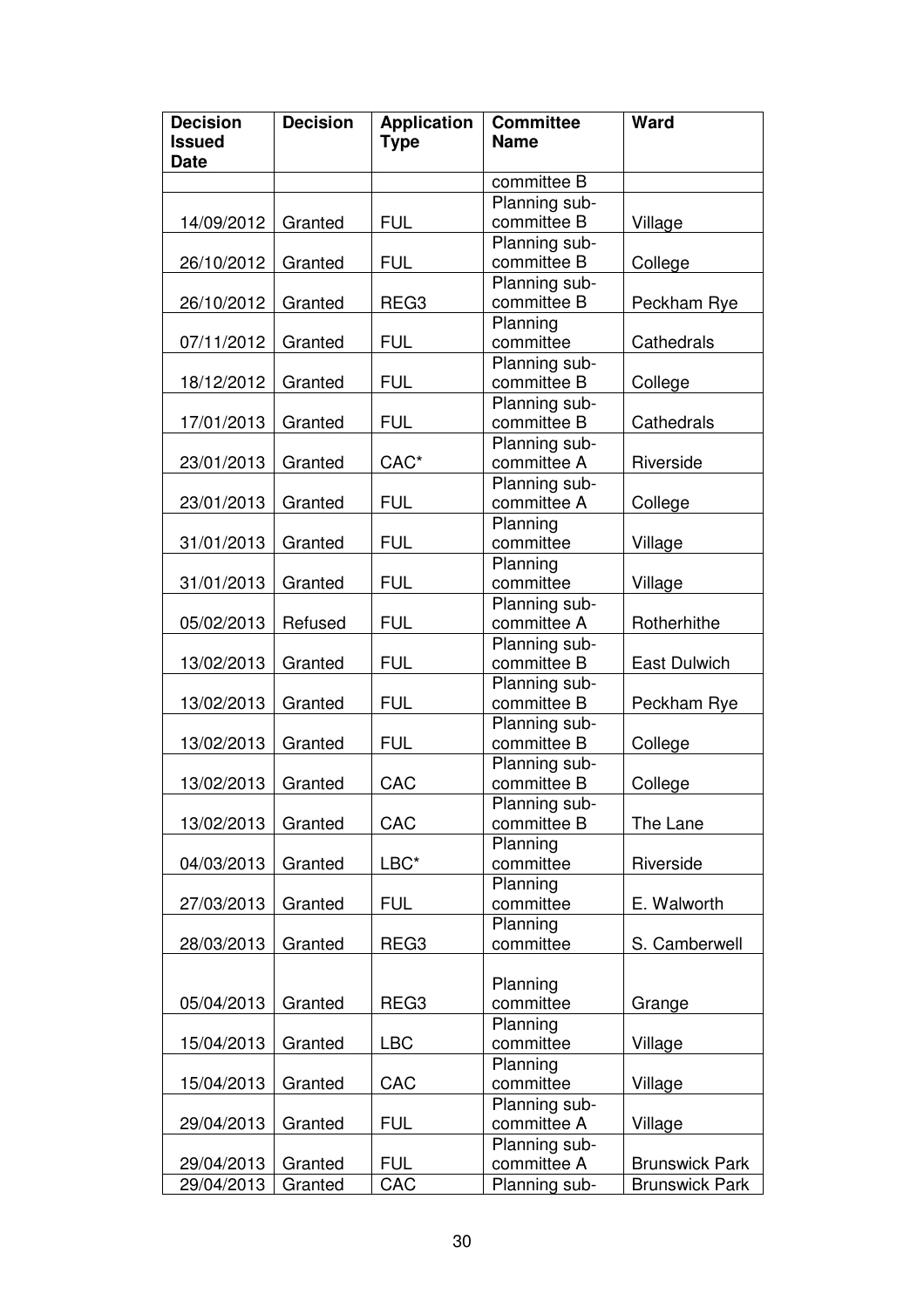| <b>Decision</b><br><b>Issued</b><br><b>Date</b> | <b>Decision</b> | <b>Application</b><br><b>Type</b> | <b>Committee</b><br><b>Name</b> | Ward                  |
|-------------------------------------------------|-----------------|-----------------------------------|---------------------------------|-----------------------|
|                                                 |                 |                                   | committee A                     |                       |
|                                                 |                 |                                   | Planning sub-                   |                       |
| 17/05/2013                                      | Granted         | <b>FUL</b>                        | committee B                     | College               |
|                                                 |                 |                                   | Planning sub-                   |                       |
| 21/05/2013                                      | Granted         | <b>FUL</b>                        | committee B                     | Grange                |
|                                                 |                 |                                   | Planning sub-                   |                       |
| 24/05/2013                                      | Granted         | <b>FUL</b>                        | committee B                     | Cathedrals            |
|                                                 |                 |                                   | Planning sub-                   |                       |
| 13/06/2013                                      | Granted         | <b>FUL</b>                        | committee A                     | The Lane              |
|                                                 |                 |                                   | Planning sub-                   |                       |
| 13/06/2013                                      | Granted         | <b>FUL</b>                        | committee A                     | College               |
|                                                 |                 |                                   | Planning sub-                   |                       |
| 13/06/2013                                      | Granted         | <b>FUL</b>                        | committee A                     | Village               |
|                                                 |                 |                                   | Planning sub-                   |                       |
| 14/06/2013                                      | Granted         | REG <sub>3</sub>                  | committee A                     | Village               |
|                                                 |                 |                                   | Planning sub-                   |                       |
| 25/06/2013                                      | Granted         | <b>FUL</b>                        | committee A                     | S. Camberwell         |
|                                                 |                 |                                   | Planning                        |                       |
| 28/06/2013                                      | Granted         | <b>FUL</b>                        | committee                       | Camberwell G          |
|                                                 |                 |                                   | Planning                        |                       |
| 09/07/2013                                      | Granted         | <b>FUL</b>                        | committee                       | <b>Brunswick Park</b> |
|                                                 |                 |                                   | Planning                        |                       |
| 09/07/2013                                      | Granted         | CAC                               | committee                       | <b>Brunswick Park</b> |
|                                                 |                 |                                   | Planning sub-                   |                       |
| 11/07/2013                                      | Granted         | <b>FUL</b>                        | committee A                     | Cathedrals            |
|                                                 |                 |                                   | Planning sub-                   |                       |
| 11/07/2013                                      | Granted         | <b>FUL</b>                        | committee B                     | Cathedrals            |
|                                                 |                 |                                   | Planning sub-                   |                       |
| 11/07/2013                                      | Granted         | <b>FUL</b>                        | committee B                     | Cathedrals            |
|                                                 |                 |                                   | Planning sub-                   |                       |
| 12/07/2013                                      | Granted         | <b>FUL</b>                        | committee B                     | College               |
|                                                 |                 |                                   | Planning sub-                   |                       |
| 12/07/2013                                      | Refused         | <b>FUL</b>                        | committee B                     | Grange                |
|                                                 |                 |                                   | Planning sub-                   |                       |
| 12/07/2013                                      | Refused         | <b>FUL</b>                        | committee B                     | Rotherhithe           |
|                                                 |                 | <b>FUL</b>                        | Planning sub-                   |                       |
| 29/07/2013                                      | Refused         |                                   | committee                       | Peckham Rye           |
|                                                 |                 |                                   | Planning sub-<br>committee A    |                       |
| 07/08/2013                                      | Granted         | REG <sub>3</sub>                  | Planning sub-                   | Faraday               |
| 08/08/2013                                      | Granted         | <b>FUL</b>                        | committee A                     | Cathedrals            |
|                                                 |                 |                                   | Planning sub-                   |                       |
| 08/08/2013                                      |                 | <b>FUL</b>                        | committee A                     | Cathedrals            |
|                                                 | Granted         |                                   | Planning                        |                       |
| 19/09/2013                                      | Granted         | REG <sub>3</sub>                  | committee                       | Nunhead               |
|                                                 |                 |                                   | Planning                        |                       |
| 19/09/2013                                      | Granted         | CAC                               | committee                       | Nunhead               |
|                                                 |                 |                                   | Planning sub-                   |                       |
| 02/10/2013                                      | Granted         | <b>FUL</b>                        | committee A                     | Village               |
|                                                 |                 |                                   | Planning sub-                   |                       |
| 02/10/2013                                      | Granted         | <b>LBC</b>                        | committee A                     | Village               |